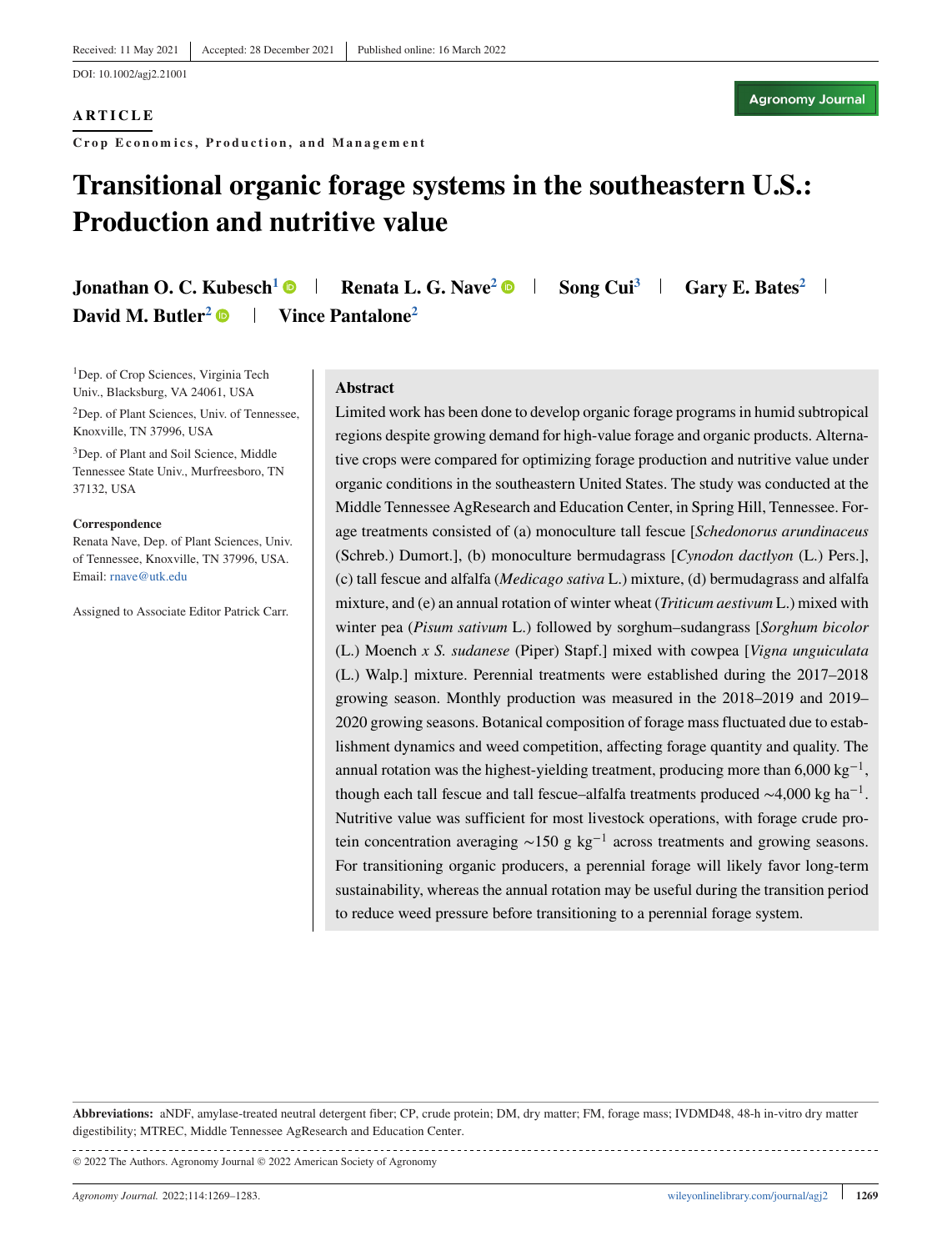## **1 INTRODUCTION**

Organic production in the United States is increasing due to greater consumer awareness and corresponding demand (Crowder & Reganold, [2015\)](#page-13-0). Despite a growing desire for forage and organic products nationally (Wieme et al., [2020\)](#page-14-0), limited work has been done to develop organic forage programs, particularly in the southeastern United States and especially on methods when transitioning to organic production. Determining adequate management during the transition period can aid producers wanting to transition their operations from conventional to organic production.

Suppressing weeds can be difficult when transitioning to organic production. As a result, weed populations may increase dramatically without the control provided by synthetic herbicides that are prohibited under organic management (Brainard et al., [2011;](#page-13-0) Liebman & Davis, [2009\)](#page-13-0). Weed suppression occurred when growing forages in previous research. For example, annual and perennial forages were as effective as synthetic herbicides when growing wheat in controlling wild oat (*Avena fatua* L.) and in suppressing several broadleaf weeds, depending on the forage species (Schoofs & Entz, [2000\)](#page-14-0). Moreover, grain yield of the following pea (*Pisum sativum* L.) crop was sometimes greater following forages than the sprayed wheat crop (Schoofs & Entz, [2000\)](#page-14-0). These results suggest that production of forage crops when transitioning to organic production can be an attractive alternative to growing annual grain and seed crops.

Literature on organic forages tends to focus on growing these crops for dual cover–forage use or within sodbased rotations (Delate, [2009;](#page-13-0) Delate & Cambardella, [2004;](#page-13-0) Kristiansen & Merfield, [2006;](#page-13-0) Liebman & Davis, [2009;](#page-13-0) Mohler, [2009;](#page-13-0) Porter, [2009\)](#page-14-0). Recently, forage crops were evaluated within the context of diversified production systems rather than as permanent pasture or hay land (Eichler-Inwood et al., [2015\)](#page-13-0). However, the USDA National Organic Program requires that grazing animals under organic production must maintain at least 30% of dry matter (DM) intake from direct pasture grazing within each grazing season. Therefore, grasslands dedicated for organic forage production are crucial in these systems.

Common forage species in the southeastern United States include perennial grasses such as tall fescue [*Schedonorus arundinaceus* (Schreb.) Dumort.] and bermudagrass [*Cynodon dactlyon* (L.) Pers.]. Tall fescue is the most widely adapted cool-season grass in the region, though warm-season species like bermudagrass are better suited for summer months (Quinby et al., [2021\)](#page-14-0). Furthermore, legume–grass mixtures are known to provide consistent forage mass (FM) with high nutritive value when compared with grass monocultures (Sleugh et al., [2000\)](#page-14-0). Therefore, the use of legume species, such as alfalfa (*Medicago sativa* L.), mixed with grasses can increase the amount of available forage while

#### **Core Ideas**

- ∙ Forages have advantages to grain crops when transitioning to organic production.
- ∙ Forage species selection is a key consideration in transitional organic production.
- ∙ Weed competition with forages varies depending on forage functional groups.
- ∙ Annual forages in rotation are highly productive species in transitioning programs.

reducing the need for N fertilization due to the legume's ability to fix atmospheric N. Rotations of annual cool- and warm-season grasses and legumes can also provide large amounts of high-quality forage during the growing season, but these species must be reseeded each year. Species used in annual rotations in the southeastern United States include winter wheat (*Triticum aestivum* L.), Austrian winter pea (*Pisum sativum* L.), sorghum–sudangrass [*Sorghum bicolor* (L.) Moench × *S. sudanese* (Piper) Stapf.], and cowpea [*Vigna unguiculata* (L.) Walp.].

There is often a FM penalty when transitioning to organic methods, in part because synthetic fertilizers can no longer be used (Brandao et al., [2012;](#page-13-0) Mohler, [2009;](#page-13-0) Porter, [2009\)](#page-14-0). Oftentimes, fertility is limited to the biological N fixation that occurs when growing legumes and the N mineralized from soil organic matter (Chapin III et al., [2011;](#page-13-0) Cooperband, [2002;](#page-13-0) Magdoff & van Es, [2009\)](#page-13-0). In addition, poor weed control can occur during the transition phase as mentioned previously, resulting in FM depression, though reductions are generally less when growing forages than grain crops (Kniss et al. [\(2016\)](#page-13-0). Crops grown under organic management must be competitive with weeds (Brainard et al., [2011;](#page-13-0) Davies et al., [2012;](#page-13-0) Lammerts van Bueren & Verhoog, [2006;](#page-13-0) Liebman & Davis, [2009\)](#page-13-0), establish quickly, and form closed canopies or thick sods (Liebman & Davis, [2009\)](#page-13-0). Of the existing forage species generally used in the southeastern United States, some species (e.g., tall fescue) may provide a smoother transition than others [e.g., orchardgrass (*Dactylis glomerata L*.)] due to superior vigor, productivity, and persistence (Buckner at al. et al., [1979\)](#page-13-0).

The present study evaluated five potential treatments for transitional organic forage production in the southeastern United States: two perennial grass monocultures, two perennial grass–alfalfa mixtures, and an annual relay-crop system where a cool-season cereal–legume mixture was followed by a warm-season cereal–legume mixture. The goal was to determine FM and quality of alternative perennial grass and grasslegume mixtures, along with an annual forage rotation, when transitioning to organic production methods. We hypothesized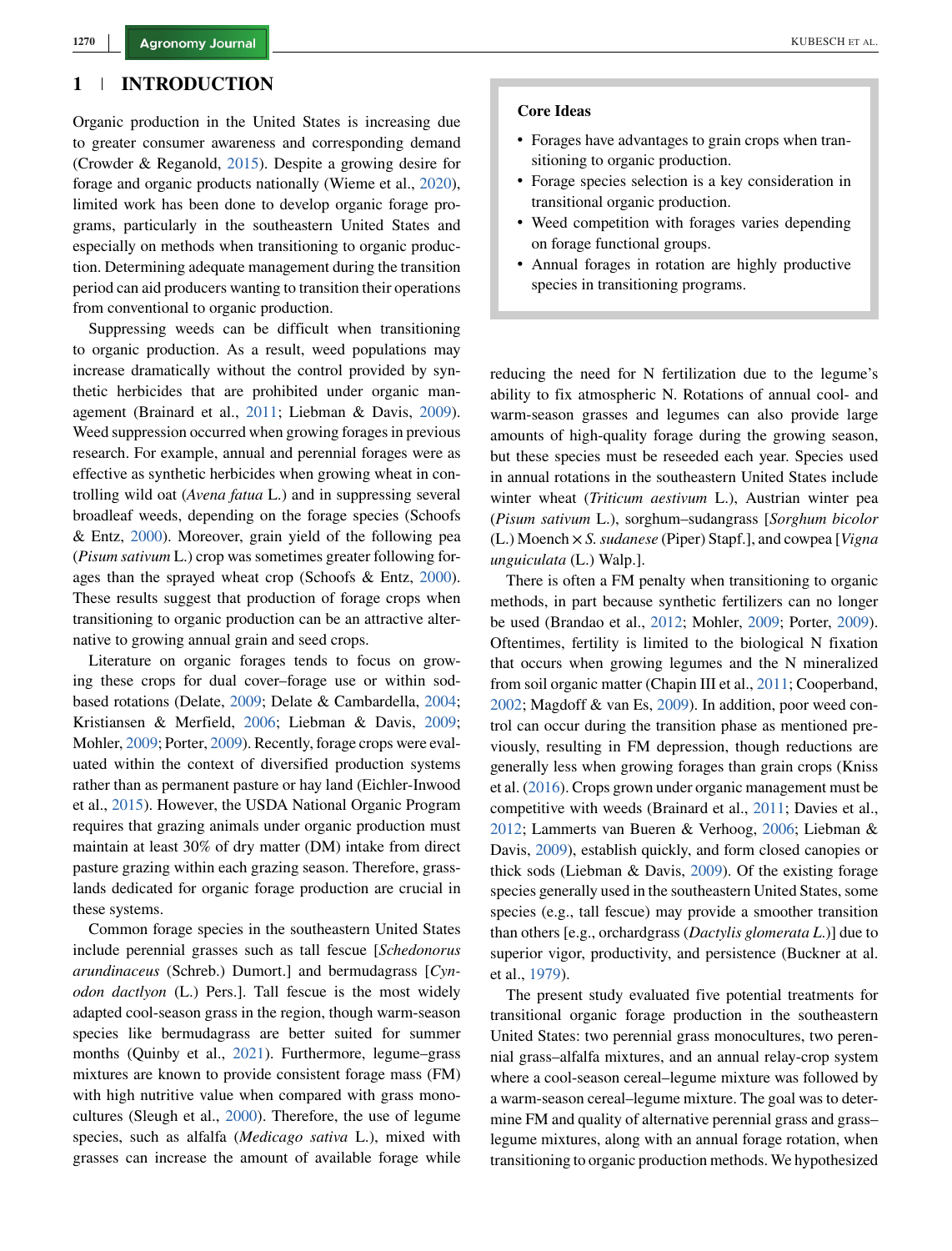that the annual relay crop system consisting of four species (i.e., winter wheat, Austrian winter pea, sorghum–sudangrass, and cowpea) provided greater FM while maintaining forage nutritive value compared with the representative warm- and cool-season perennial species.

# **2 MATERIALS AND METHODS**

## **2.1 Site description and management**

The study was conducted at the Middle Tennessee AgResearch and Education Center (MTREC) in Spring Hill, TN, in the southeastern United States (35.68˚ N; 86.91˚ W; 247 m asl). The Köppen climate classification (Kottek et al., [2006\)](#page-13-0) for Middle Tennessee is predominately humid subtropical (Cfa) with warm-to-hot summers and cold-to-mild winters. The experimental site was transitioned to and later certified as organic during the experimental period by Quality Certification Services. Historically, the site was part of an orchard managed using conventional practices with trees distributed uniformly across the experimental area. Trees were removed in 2016, and the site remained fallow until the start of the study in October 2017.

The experimental area totaled 0.405 ha consisting of individual plots, alleys, and borders. There were 20 experimental units that were each 1.3 m  $\times$  3.9 m, arranged in a randomized complete block design with four replications, such that soil type was a blocking factor. Two blocks were situated on Huntington silt loam (fine-silty, mixed, active, mesic Fluvenic Hapludolls; NRCS, [2019\)](#page-14-0) while the other two blocks were on Maury silt clay loam (fine, mixed, active, mesic Typic Paleudalfs; NRCS, [2019\)](#page-14-0). Approximately 30 samples were collected at random throughout the area prior to establishment of the plots and composited to a 6-in depth; soil analyses indicated a pH = 6.3, P = 63 mg kg<sup>-1</sup>, K = 160 mg kg<sup>-1</sup>,  $Ca = 1009$  mg kg<sup>-1</sup>, and Mg = 161 mg kg<sup>-1</sup>, determined by Mehlich 1 extract.

The site was moldboard-plowed from 12 to 16 Oct. 2017. Tree roots were then removed using a backhoe (New Holland Company), followed by a tillage pass using a disk harrow (Deere & Company) to disintegrate soil clods and smooth the surface. A tractor-mounted rotary tiller box (Deere & Company) prepared the seedbed for planting. The planted treatments included two perennial grass monocultures (tall fescue 'Kentucky 31' and bermudagrass 'Cheyenne II'), two perennial grass–legume mixtures (tall fescue–alfalfa 'WL 358 LH' and bermudagrass–alfalfa), and an annual rotation (winter wheat 'LG 334 SRW' and Austrian winter pea) mixture followed by a sorghum–sudangrass 'AS 6501' and cowpea 'Iron & Clay' mixture.

On 27 Oct. 2017, tall fescue was drill-seeded at 22 kg  $ha^{-1}$  using a Hege 1000 series drill (Hege Company) into

designated monoculture and mixture plots. The tall fescue– alfalfa plots were mowed to a 7.5-cm stubble height before drill-seeding the legume at 17 kg ha<sup>-1</sup> on 16 Mar. 2018 (Quinby et al., [2020\)](#page-14-0). Alfalfa was drill-seeded into designated bermudagrass plots on this same date. Bermudagrass plots were rotary-tilled, cultipacked with a Brillion cultipacker (Landoll Company, LLC.), and then hand-broadcast on 4 June 2018. Because of initial establishment problems due to dry seedbed conditions resulting from drought, alfalfa was drill-seeded again into tall fescue–alfalfa and bermudagrass– alfalfa plots on 14 May 2019 at the same rates described previously. Similarly, all bermudagrass plots were hand-broadcast again on 14 May 2019 at the same rates described previously because of poor initial establishment.

The annual rotation plots were established on 10 Oct. 2018 for the first growing season (2018–2019), with the coolseason annual mixture drill-seeded at a rate of 112 kg ha<sup>-1</sup> winter wheat and 56 kg ha<sup> $-1$ </sup> Austrian winter pea, and subsequently on 8 Oct. 2019 for the second growing season (2019– 2020). The warm-season annual mixture was drill-seeded on 5 June 2019 at a rate of 34 kg ha−<sup>1</sup> sorghum–sudangrass and 84 kg ha−<sup>1</sup> cowpea and subsequently on 2 June 2020. Plots for the annual rotation were drill-seeded using a Tye Estate Planter drill (The Tye Co.). The cool-season annual mixtures were terminated on 27 May 2019 for the 2018–2019 growing season and on 25 May 2020 for the 2019–2020 growing season. The warm-season annual mixtures were terminated on 1 Oct. 2019 for the 2018–2019 growing season and on 9 Oct. 2020 for the 2019–2020 growing season. Both cool- and warm-season annuals were terminated using a rotary tiller.

Fertility management began on 7 Mar. 2019 with the application of boron and horse manure. The manure was acquired from a small horse paddock system maintained at the MTREC that does not receive substances prohibited ubder USDA National Organic Program guidelines. The manure was collected and stored in a walk-in cooler from 8 Feb. 2019 to 4 Apr. 2019 and from 3 Feb. 2020 to 3 Apr. 2020. Representative samples were taken from the collected manure prior to application and sent to the University of Arkansas Agriculture Diagnostic Laboratory for analysis. Laboratory analyses for the horse manure indicated P (1 g kg<sup>-1</sup>), K (1 g kg<sup>-1</sup>), and Ca (4 g kg<sup>-1</sup>) concentrations were the same in both 2019 and 2020 and similar for pH (7.7 and 8.0), moisture content (72 and 73%), NO<sub>3</sub>–N (35 and 44 mg kg<sup>-1</sup>), and total N (3 and 2 g  $kg^{-1}$ ) levels. Conversely, NH<sub>4</sub>–N concentration was greater in 2019 than in 2020 (112 vs. 23 mg kg<sup>-1</sup>). Horse manure was applied at 84 kg ha<sup> $-1$ </sup> N on a DM basis to the tall fescue monoculture plots on 7 Mar. 2019 and 5 Mar. 2020 and to the bermudagrass monoculture plots on 4 Apr. 2019 and 3 Apr. 2020. Boron (Maxi Granular Boron 15%, Cameron Micronutrients) was applied at 2 kg ha−<sup>1</sup> to all mixed perennial plots with approval by the Quality Certification Services organic certifier.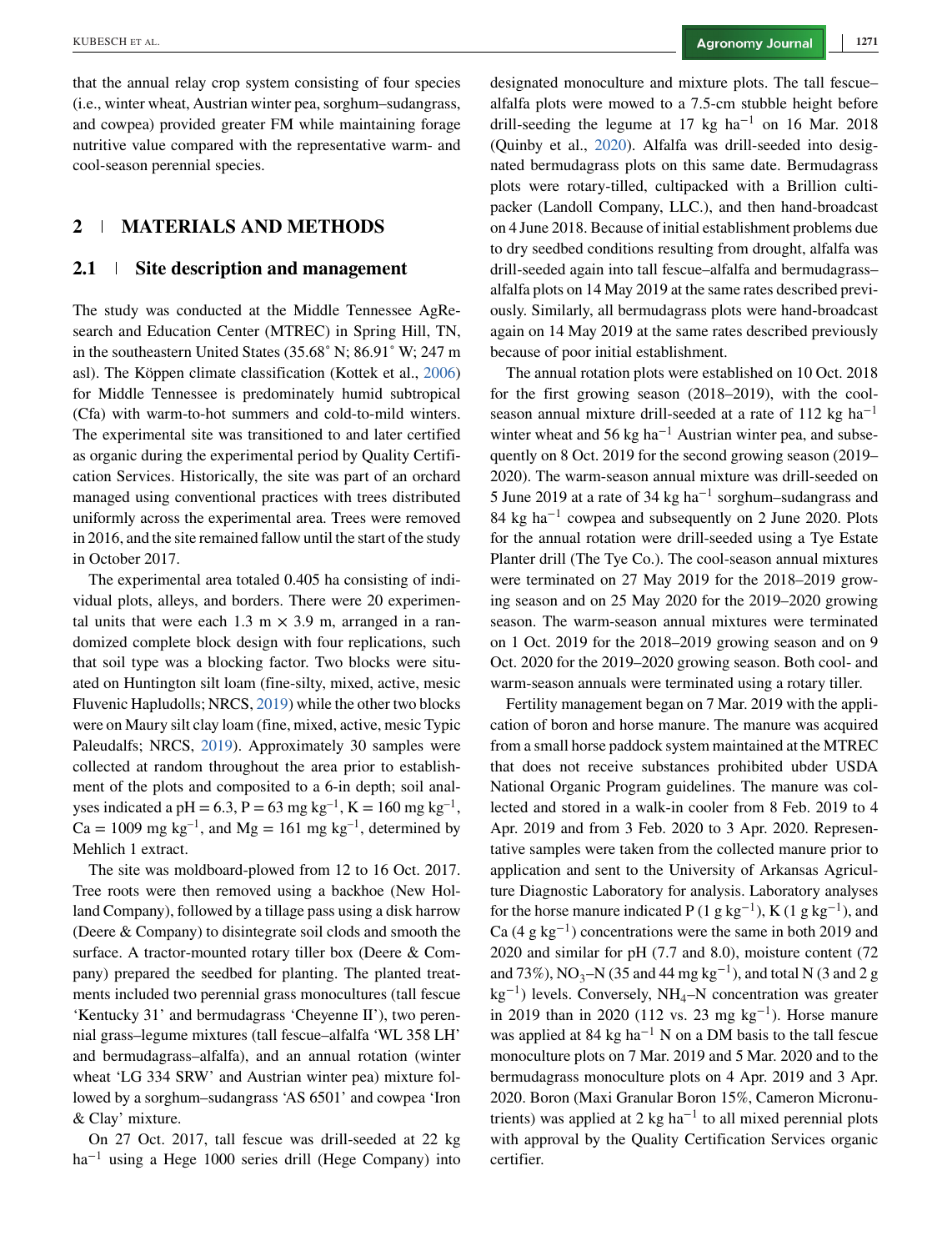# **2.2 Botanical composition and species richness**

Botanical components consisted of planted grass species, planted legume species (if present), and weeds (grass, legume, and broadleaf species combined) collected during the growing season in 2019. In 2020, the weed component was separated into additional grass, legume, and broadleaf species. Prior to plot harvesting each month, aboveground biomass of two 0.1  $m<sup>2</sup>$  quadrats placed randomly in each plot was collected on 4 April, 3 May, 4 June, 1 July, 6 August, and 4 September in 2019 and on 3 April, 7 May, 2 June, 1 July, 4 August, and 1 September in 2020. These samples were cut to a 5-cm stubble height and separated into forage crops and weed components. Samples were dried at 60 °C for 72 h to a constant weight, grass, legume, and weed component weights were recorded, and the proportions to total quadrat DM were computed. If the weighed material was not detected by the scale (*<*0.1 g), then the species were recorded as zero. An average DM weight of the samples collected in each plot was recorded.

Weed species richness, defined as the number of weed species in each plot as well as the richness by functional grouping (grass, legume, or broadleaf weed), was compared among treatments and years to complement general botanical composition measurements. Species richness identification occurred in each plot on 1 July 2019 and 1 July 2020 using the identification guide of Bryson and DeFelice [\(2009\)](#page-13-0). Categories of weed species richness were set by equally subdividing the range of species richness values observed in 2019 and 2020. Total species richness and broadleaf weeds species richness were divided into three categories: Low (0–3 species), Medium (4–6 species), and High (*>*6 species). Grass species richness was divided into Low (*<*3) and High (*>*3) categories. Legume species richness was divided into None (*<*1) and Present (*>*1) categories. Categorical weed analysis was conducted based on the species counts within treatments and years.

## **2.3 Measurements**

Forage mass was determined using a Swift silage flail chopper (Heavy Duty Walk Behind Forage Harvester, Swift Machine & Welding Ltd.) equipped with an on-board electronic weighing system. A  $0.7 \times 3.9$  m strip was cut from the center of each plot and FM recorded from April through September during both years. Border material of each plot was cleaned off after harvest. A stubble height of 7.5 cm was set for all species except for the warm-season annuals, which were harvested at a 15-cm stubble height to avoid the removal of the apical meristem and enhance regrowth. Harvests for the 2019 growing season (April through September) began on 4 April for the annual rotation as well as tall fescue monoculture and

mixtures and then subsequently for all treatments (including warm-season perennial treatments) on 3 May, 4 June, 1 July, 7 August, and 5 September. Harvests for the 2020 growing season were conducted on 3 April for annual rotation and tall fescue treatments only and for all treatments on 7 May, 2 June, 1 July, 4 August, and 1 September.

The fresh weight of each subsample was determined following harvest using the flail chopper, and then samples were dried for 72 h at 60 ˚C to constant weight for determination of moisture content at harvest and total DM FM. Subsamples were then ground using a Wiley Mill Grinder (Model 4, Thomas Scientific) with a 1-mm screen, with additional grinding using a Cyclone Sample Mill (UDY Corporation), then scanned for crude protein (CP), amylase-treated neutral detergent fiber (aNDF), and 48-hr in-vitro DM digestibility (IVDMD48) concentration determination using a Unity SpectraStar XL-R near-infrared spectroscopy instrument and software InfoStar version 3.11.3 (Unity Scientific). Samples were analyzed using the 2018–2020 Grass Hay calibrations developed by the Near-Infrared Spectroscopy Forage and Feed Consortium. The global *H*-value statistical test compared the samples against the model and other samples within the database for accurate results, where all forage samples fit the equation with  $H < 3.0$ , and are reported accordingly (Murray & Cowe, [2004\)](#page-13-0).

## **2.4 Statistical analysis**

## **2.4.1 Continuous data**

Analyses were conducted using PROC GLIMMIX from the SAS statistical software package (Version 9.4, SAS Institute). Total annual FM, monthly FM, nutritive value measurements (CP, aNDF, and IVDMD48), and botanical composition (proportion of grass, legumes, and weeds) were evaluated by ANOVA. The five forage treatments and year were considered fixed effects. Block and block  $\times$  treatment interaction were considered random effects. There were significant year  $\times$  treatment interactions ( $P < .0001$ ); therefore, results are displayed separately by year. Residual normality was tested using the Shapiro-Wilk test as a requisite assumption of ANOVA. The alpha was set at .05 for statistical significance evaluation in all cases. Fisher's least significant difference test was used for mean separation. Forage mass and the derived nutritive value were analyzed within each month.

## **2.4.2 Categorical data**

Weed species counts were analyzed categorically. Weed presence was determined by identifying which weeds were present in most plots for each treatment and compared between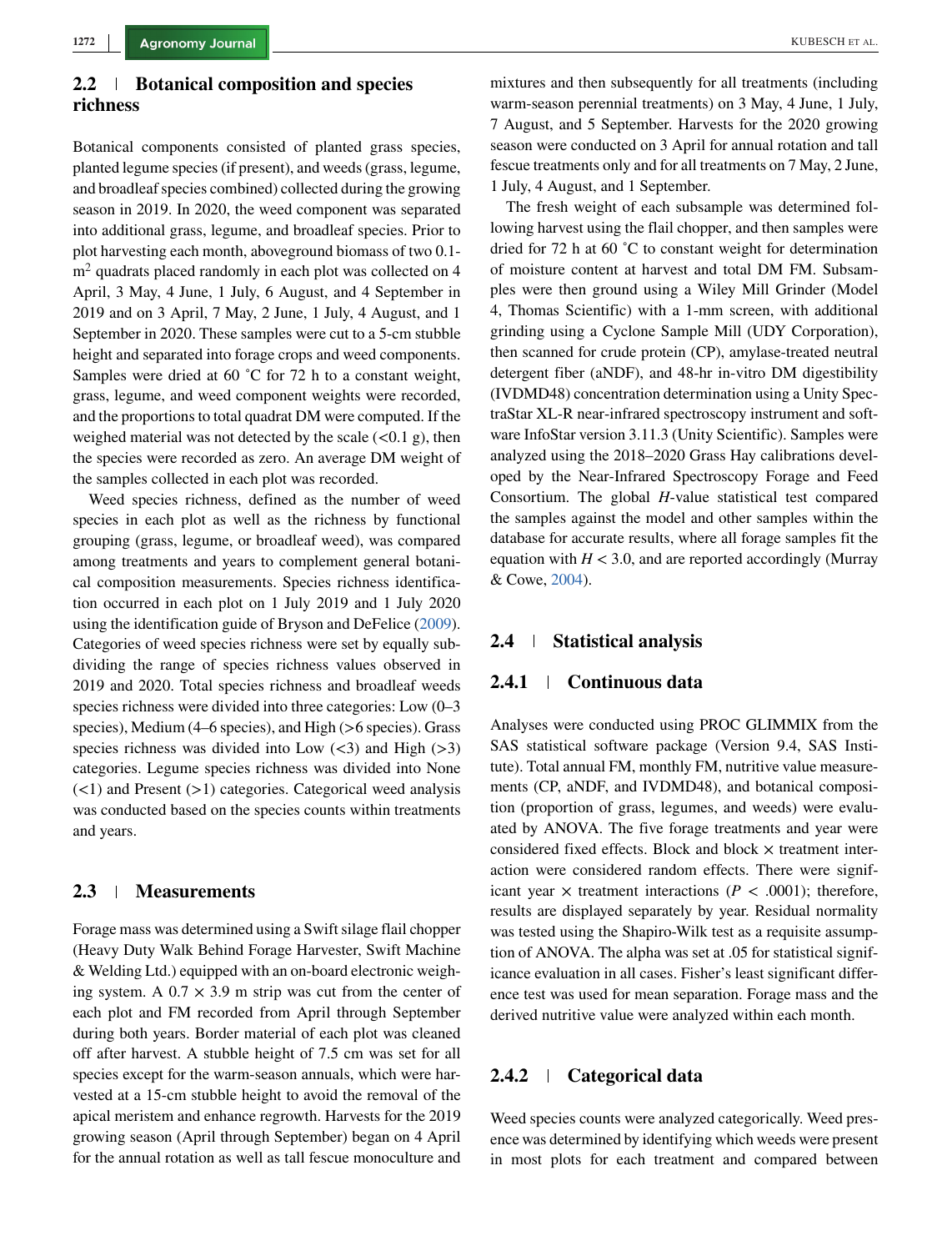<span id="page-4-0"></span>

**FIGURE 1** Average monthly air temperature (˚C) for Middle Tennessee AgResearch and Education Center, Spring Hill, TN, 2018–2020 including the 30-yr average

treatments (when present). Species richness and richness by functional grouping (grass, legume, or broadleaf weed) were also compared by categorical weed analysis based on the species counts within treatments and years using Fisher's exact test. Fisher's exact test was chosen rather than Chisquare test because of the limited number of observations, which would subsequently limit the expected counts (McDonald, [2014\)](#page-13-0). Plots were categorized within treatment or year on the basis of these levels and then analyzed.

# **3 RESULTS AND DISCUSSION**

#### **3.1 Weather**

Mean temperature and monthly rainfall during the study were collected from the MTREC weather station located on-site within 0.2 km of the field experiment. In 2018, which was the establishment year for the cool-season perennial treatments, temperature was above the 30-yr average (1981–2010) during much of the April through September period, whereas lowerthan-average temperatures occurred in 2020 (Figure 1). Air temperature in 2019 hovered near the 30-yr average, except during late summer through early fall when warmer-thanaverage temperatures were recorded. Precipitation variability across and within years created agronomic challenges, as was observed in previous forage research at the MTREC (Nave et al., [2019;](#page-14-0) Nave & Corbin, [2018\)](#page-14-0). Early spring generally was wetter than the 30-yr average in all three years, while drierthan-average conditions occurred in May (Figure 2). The dry conditions persisted through June in 2020, while wetter-thanaverage conditions developed and continued through October that year. Conversely, wet conditions occurred during June in both 2018 and 2019, followed by an extended dry period during July and August. Wet conditions returned in Septem-



**FIGURE 2** Average monthly precipitation (mm) for Middle Tennessee AgResearch and Education Center, Spring Hill, TN, 2018–2020 including the 30-yr average

**TABLE 1** Total forage mass (FM) of five forage treatments during two consecutive years under an organic forage system in the southeastern U.S.

|                              | <b>Total FM</b> |                             |  |
|------------------------------|-----------------|-----------------------------|--|
| <b>Treatment</b>             | 2019            | 2020                        |  |
|                              |                 | -kg ha $^{-1}$ yr $^{-1}$ — |  |
| Annual rotation <sup>a</sup> | 7,020 A         | 6,501 A                     |  |
| <b>Bermudagrass</b>          | 2.949 B         | 2.251 B                     |  |
| Bermudagrass-alfalfa         | 4,863 B         | 3,796 B                     |  |
| Tall fescue                  | 4.211 B         | 3.976 AB                    |  |
| Tall fescue-alfalfa          | 4.052 B         | 4.128 AB                    |  |
| $P$ -value                   | < 01            | < 01                        |  |
| Standard error               | 507             | 574                         |  |

*Note*. Within a column, means not sharing a common letter are significantly different  $(P > .05)$  based on Fisher's exact test.

aAnnual rotation, winter wheat with winter pea, and sorghum–sudangrass with cowpea mixture; bermudagrass, bermudagrass monoculture; bermudagrass– alfalfa, bermudagrass and alfalfa mixture; tall fescue, tall fescue monoculture; tall fescue–alfalfa, tall fescue and alfalfa mixture.

ber during 2018, while dry conditions persisted in 2019 until October. Overall, precipitation generally favored forage production in 2020, while dry conditions in 2018 and particularly 2019 resulted in drought-induced forage depression.

## **3.2 Forage mass**

## **3.2.1 Total annual forage mass**

The annual crop rotation produced greater amounts of FM than perennial forage treatments in 2019 and greater FM than bermudagrass treatments in both years (Table 1). Differences in total FM produced by perennial forage treatments were not detected in either year. Greater FM production by the annual crop rotation may have occurred because the cool-season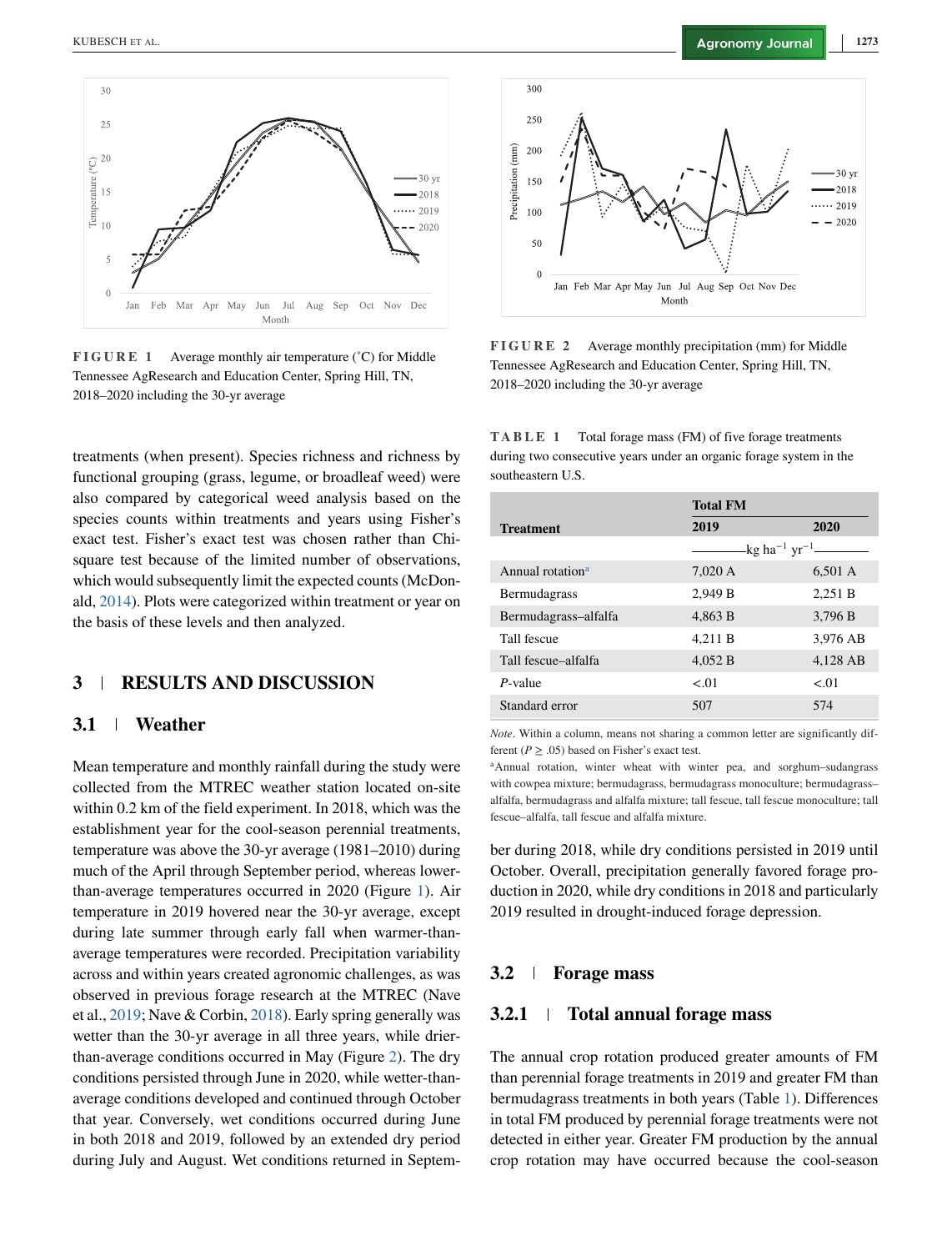species in the annual rotation grew over winter (November through March) while perennial species underwent winter dormancy. Winter wheat and Austrian winter pea can grow at lower temperatures than many cool-season perennial species (Figure [1\)](#page-4-0) (Clark, [2007\)](#page-13-0). Even with the wet, warm winter in 2019 (Figures [1](#page-4-0) and [2\)](#page-4-0), the physiological pathways in winter wheat and Austrian winter pea gave these species an advantage over bermudagrass and other warm-season perennial species during the winter and early spring. The drought tolerance of both sorghum–sudangrass and cowpea in the annual rotation allowed this system to remain relatively productive even under dry conditions during late summer 2019. Garcia et al. [\(2008\)](#page-13-0) found that the DM yield of a system consisting of annual forage species was twice that of a monoculture perennial grass pasture system.

In contrast, differences in total FM produced by annual rotation, tall fescue, and tall fescue–alfalfa treatments were not detected in 2020 (Table [1\)](#page-4-0). Precipitation patterns favored forage growth in these three treatments, and greater than average amounts of precipitation supported continued FM production through September that year (Figure [2\)](#page-4-0). The annual rotation produced more FM than bermudagrass and bermudagrass–alfalfa treatments in 2020, as was the case in 2019.

The presence of alfalfa did not affect total FM when perennial forage mixtures were compared with the corresponding perennial grass monoculture in either year (Table [1\)](#page-4-0), indicating that the contribution by alfalfa to FM was limited. Alfalfa was intercropped with both perennial grass species to take advantage of the biological N fixation provided by the legume (Ledgard & Steele, [1992;](#page-13-0) Quinby et al., [2020\)](#page-14-0). However, any benefits provided by alfalfa in mixtures were not expressed in FM production in the current study. Previous research on alfalfa–grass mixtures compared with grass monoculture showed that alfalfa–grass mixed swards produced more FM with superior nutritive value as opposed to a grass sward fertilized with synthetic N (Berdahl et al., [2001;](#page-13-0) Hendricks et al., [2020\)](#page-13-0). Monthly harvests from April through October likely affected alfalfa regrowth and stand persistence negatively in the current study. Pedreira et al. [\(1999\)](#page-14-0) found that harvesting forage crops too frequently reduced leaf area index and, consequently, photosynthetically active leaves, thereby reducing regrowth.

### **3.2.2 Monthly forage mass**

Monthly FM differed among forage treatments in 2019, except during June and July (Table [2\)](#page-6-0). Establishment issues with the bermudagrass and bermudagrass–alfalfa treatments that year, along with low FM production by tall fescue, a coolseason species, and by the warm-season annual forage mixture planted in May, explain the low and compressed yields those two months. Interestingly, the seasonal growth patterns of forage treatments were not always consistent with cooland warm-season species growth curves (Gelley et al., [2016;](#page-13-0) Nave et al., [2013\)](#page-14-0). In June 2019, the annual treatments performed comparably to the grass and grass–alfalfa mixtures (Table [2\)](#page-6-0), while growth of the cool-season species in tall fescue and the tall fescue–alfalfa mixture was slowed by increasing summer temperatures and reduced soil water availability. Alfalfa in mixtures only affected monthly FM in May 2019 when FM was greater in bermudagrass–alfalfa than bermudagrass plots (Table [2\)](#page-6-0). Similarly, alfalfa was the predominant species during cooler months and likely more productive in mixed bermudagrass–alfalfa stands as opposed to bermudagrass monocultures in previous research (Hendricks et al., [2020\)](#page-13-0). Meanwhile in 2020, bermudagrass and bermudagrass– alfalfa did not differ in May, likely due to increased weed competition generating higher than expected FM in the bermudagrass monoculture.

During both years, the progression of treatments producing the most FM followed expectations: the winter wheat and Austrian winter pea annual mixture was the most productive treatment in April, the tall fescue monoculture and tall fescue–alfalfa mixture were comparable to the annual rotation in May, and most of the forage treatments were comparable in June. The tall fescue monoculture was more productive than both the bermudagrass and bermudagrass–alfalfa mixture in May 2020 when cool-season species were favored, as expected. Conversely, FM production by bermudagrass and bermudagrass–alfalfa mixture treatments was comparable or greater than FM production by the tall fescue monoculture in August, when high temperatures favored warm-season grasses.

The FM available at certain periods during the growing season is more important than the total amount of annual FM produced (Belesky et al., [2002;](#page-13-0) Mitchell et al., [1986\)](#page-13-0). Producers in the southeastern United States and similar humid subtropical regions have seasonal forage deficits relative to supply during both winter and summer (Ball et al., [2015;](#page-13-0) Mitchell et al., [1986\)](#page-13-0). Results from this study indicate that annual rotations can provide greater amounts of FM during winter as shown in the results from April compared with perennial treatments, due to continuous forage growth and accumulation during winter. However, there are no observed advantages of annual forages to warm-season perennials during summer.

Earlier work on sorghum–sudangrass favors management for nutritive value given its relatively high FM (Creel & Fribourg, [1981;](#page-13-0) Gelley et al., [2017\)](#page-13-0). The dynamics of sorghum– sudangrass and cowpea mixtures have been examined, but there were challenges in maintaining economic value. Cowpea was not observed to supply additional FM to a mixture compared with a monoculture (Nave et al., [2019\)](#page-14-0), although the addition of cowpea to sorghum–sudangrass showed increased CP concentration.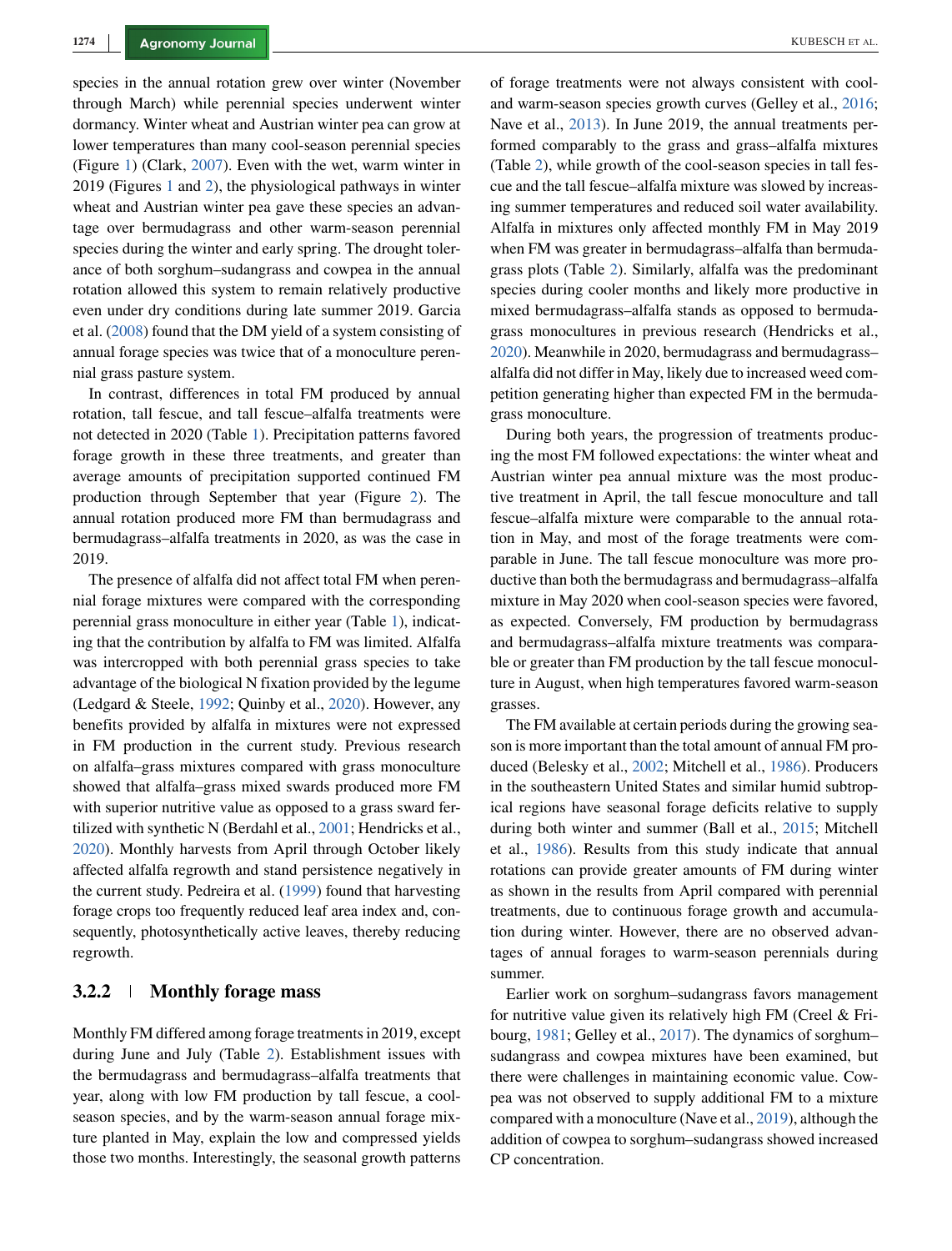<span id="page-6-0"></span>**TABLE 2** Average monthly whole-sward forage mass (FM) of five forage treatments during two consecutive years under an organic forage system the in southeastern U.S.

|                              | <b>Monthly FM</b> |                   |                        |        |          |           |
|------------------------------|-------------------|-------------------|------------------------|--------|----------|-----------|
| <b>Treatment</b>             | Apr.              | <b>May</b>        | June                   | July   | Aug.     | Sept.     |
|                              |                   |                   | $-kg$ ha <sup>-1</sup> |        |          |           |
| 2019                         |                   |                   |                        |        |          |           |
| Annual rotation <sup>a</sup> | 2,403 A           | 1,245 AB          | 279                    | 340    | 2,433 A  | 321 AB    |
| Bermudagrass                 |                   | 389 B             | -                      | 495    | 1,800 A  | 266 ABC   |
| Bermudagrass-alfalfa         | -                 | 1,486 A           | -                      | 670    | 2,276 A  | 433 A     |
| Tall fescue                  | 1,421 B           | 1,847 A           | 286                    | 200    | 360 B    | 98 C      |
| Tall fescue-alfalfa          | 1,456 B           | $1,507 \text{ A}$ | 180                    | 203    | 551 B    | 156 BC    |
| $P$ -value                   | < .01             | < 01              | .14                    | .09    | < 0.01   | < 01      |
| Standard error               | 86.6              | 246.6             | 36.2                   | 138.5  | 162.5    | 42.5      |
| 2020                         |                   |                   |                        |        |          |           |
| Annual rotation              | 1,496 A           | 931 ABC           | 222 AB                 | 503 A  | 2,341 A  | 1,010     |
| Bermudagrass                 | 104 B             | 402 C             | 149 B                  | 181 B  | 926 BC   | 490       |
| Bermudagrass-alfalfa         | 144 B             | 794 BC            | 194 AB                 | 399 AB | 1,627 AB | 638       |
| Tall fescue                  | 343 B             | 1,886 A           | 2,21 AB                | 256 AB | 579 B    | 692       |
| Tall fescue-alfalfa          | 358 B             | 1,699 AB          | 250 A                  | 263 AB | 716 BC   | 843       |
| $P$ -value                   | < 0.01            | < 0.01            | .03                    | .02    | < 01     | $\cdot$ 1 |
| Standard error               | 98                | 239.4             | 19.7                   | 61.7   | 205      | 125.7     |

*Note*. Within a column, means not sharing a common letter are significantly different (*P*  $\geq$  .05) based on Fisher's exact test. Dash indicates insufficient plant material for collection in the designated month.

<sup>a</sup>Annual rotation, winter wheat with winter pea and sorghum–sudangrass with cowpea mixture; bermudagrass, bermudagrass monoculture; bermudagrass–alfalfa, bermudagrass and alfalfa mixture; tall fescue, tall fescue monoculture; tall fescue–alfalfa, tall fescue and alfalfa mixture.

# **3.3 Botanical composition and species richness**

The proportion of total FM (forages and weeds) contributed by forage grass in the annual rotation was comparable or greater than proportions of FM contributed by perennial grass forages in four of six months in 2019 and five of six months in 2020 (Table [3\)](#page-7-0). The grass contribution to total FM in annual rotation plots made up at least half of the sward composition by the end of the growing season for both the cool- and warmseason (June and September, respectively) annuals (Table [3\)](#page-7-0). Greater relative contribution to sward FM by tall fescue, the cool-season perennial species, occurred through August in 2019 and June in 2020 compared with bermudagrass, the warm-season perennial species, as expected. Lower relative contribution by bermudagrass and bermudagrass–alfalfa to total FM in both years may also reflect difficulties in establishing bermudagrass because of the late planting (4 June), resulting in competition from emerging weeds as a result of warmer soil temperatures.

The contribution by forage legumes to total sward FM was variable across the six months in the annual rotation (Table [4\)](#page-7-0). Austrian winter pea accounted for the legume contribution from April through June and cowpea from July through October in the annual treatment. Differences in legume contribution to FM in the annual rotation versus the perennial forage mixtures were detected in April and May but not in June during 2019. This is likely due to the time of planting of the warm-season portion of the annual rotation (5 June), which was not fully established at the time of sampling. No difference was detected in legume contribution between annual and perennial forage treatments from April through June in 2020. In contrast, legume contributions to sward FM were reduced from July through October during both years in the perennial mixtures compared with the annual rotation where cowpea was grown. Cowpea was a vigorous component of mixtures with sorghum–sudangrass in previous research, though legume contribution to total FM declined by the end of the season (Nave et al., [2019\)](#page-14-0). Moreover, challenges in establishing alfalfa may partially explain the low relative contribution of the legume to sward FM in perennial forage mixtures in both 2019 and 2020.

Weed composition of total sward FM was comparable or greater in bermudagrass and bermudagrass–alfalfa mixtures than in other treatments in both 2019 and 2020 (Table [5\)](#page-8-0). Weed composition was likely highest in the bermudagrass and bermudagrass–alfalfa treatments because of the late planting of those two treatments, as was speculated. Cool-season forages (e.g., winter wheat and tall fescue) were established and competitive with weeds in May, when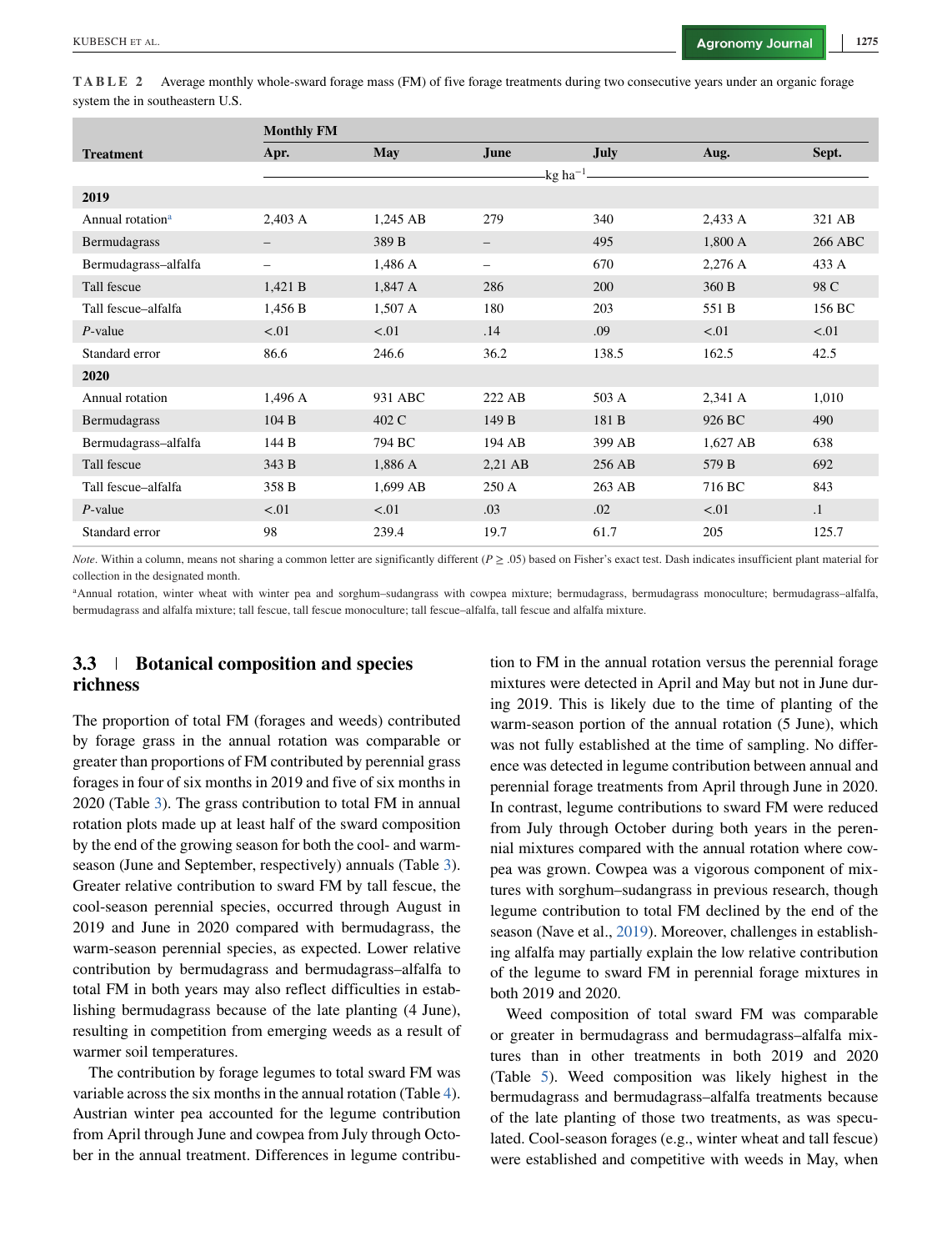<span id="page-7-0"></span>

| TABLE 3 Average forage grass proportion on a percentage basis of five treatments during two consecutive years under an organic forage |  |  |
|---------------------------------------------------------------------------------------------------------------------------------------|--|--|
| system in the southeastern U.S.                                                                                                       |  |  |

|                              | Forage grass proportion |            |                          |             |        |       |  |
|------------------------------|-------------------------|------------|--------------------------|-------------|--------|-------|--|
| <b>Treatment</b>             | Apr.                    | <b>May</b> | <b>June</b>              | <b>July</b> | Aug.   | Sep.  |  |
|                              |                         |            | -g $kg^{-1}$             |             |        |       |  |
| 2019                         |                         |            |                          |             |        |       |  |
| Annual rotation <sup>a</sup> | 509 B                   | 642 A      | 821                      | 243 B       | 569 A  | 501 A |  |
| Bermudagrass                 | -                       | 55 B       |                          | 202 B       | 177B   | 104B  |  |
| Bermudagrass-alfalfa         | -                       | 139 B      | $\overline{\phantom{0}}$ | 212 B       | 102 B  | 74 B  |  |
| Tall fescue                  | 957 A                   | 861 A      | 822                      | 788 A       | 545 A  | 201 B |  |
| Tall fescue-alfalfa          | 877 A                   | 757 A      | 780                      | 716 A       | 333 AB | 116B  |  |
| $P$ -value                   | < .01                   | < 01       | .87                      | < 01        | < 01   | < 01  |  |
| Standard error               | 23                      | 65.9       | 65.1                     | 79.5        | 60.7   | 54.8  |  |
| 2020                         |                         |            |                          |             |        |       |  |
| Annual rotation              | 854 A                   | 968 A      | 696 A                    | 184 B       | 492    | 819   |  |
| Bermudagrass                 | 0B                      | 125B       | 40B                      | 667 A       | 769    | 512   |  |
| Bermudagrass-alfalfa         | 0B                      | 125B       | 123B                     | 251 B       | 553    | 403   |  |
| Tall fescue                  | 893 A                   | 912 A      | 772 A                    | 934 A       | 565    | 522   |  |
| Tall fescue-alfalfa          | 713 A                   | 794 A      | 625 A                    | 909 A       | 374    | 358   |  |
| $P$ -value                   | < .01                   | < 0.01     | < 0.01                   | < 01        | .15    | .19   |  |
| Standard error               | 42                      | 87.2       | 100.9                    | 82.2        | 100.3  | 134.1 |  |

*Note*. Within a column, means not sharing a common letter are significantly different (*P*  $\geq$  .05) based on Fisher's exact test. Dash indicates insufficient plant material for collection in the designated month.

<sup>a</sup>Annual rotation, winter wheat with winter pea and sorghum-sudangrass with cowpea mixture; bermudagrass, bermudagrass monoculture; bermudagrass-alfalfa, bermudagrass and alfalfa mixture; tall fescue, tall fescue monoculture; tall fescue–alfalfa, tall fescue and alfalfa mixture.

TABLE 4 Average forage legume proportion on a percentage basis of five forage treatments during two consecutive years under an organic forage system in the southeastern U.S.

|                              | Forage legume proportion |                |                   |        |        |        |
|------------------------------|--------------------------|----------------|-------------------|--------|--------|--------|
| <b>Treatment</b>             | Apr.                     | May            | June              | July   | Aug.   | Sep.   |
|                              |                          |                | -g $kg^{-1}$      |        |        |        |
| 2019                         |                          |                |                   |        |        |        |
| Annual rotation <sup>a</sup> | 457 A                    | 332 A          | $\Omega$          | 719 A  | 344 A  | 195A   |
| Bermudagrass-alfalfa         | $\qquad \qquad -$        | 84 B           | $\qquad \qquad -$ | 27B    | 0B     | 0B     |
| Tall fescue-alfalfa          | 0B                       | 0B             | 7                 | 24 B   | 0B     | 0B     |
| $P$ -value                   | < 01                     | < 0.01         | .42               | < 0.01 | < 0.01 | < 0.01 |
| Standard error               | 37.8                     | 45             | 4.3               | 34.6   | 42.4   | 33     |
| 2020                         |                          |                |                   |        |        |        |
| Annual rotation              | 94                       | $\overline{0}$ | 124               | 816 A  | 477 A  | 122A   |
| Bermudagrass-alfalfa         | 6                        | 21             | 85                | 547 B  | 117B   | 3B     |
| Tall fescue-alfalfa          | $\boldsymbol{0}$         | 42             | 29                | 21 C   | 11B    | 0B     |
| $P$ -value                   | .18                      | .14            | .29               | < 0.01 | < 0.01 | .02    |
| Standard error               | 34.5                     | 37.5           | 51.4              | 41.1   | 61.1   | 24.5   |

*Note*. Within a column, means not sharing a common letter are significantly different (*P*  $\geq$  .05) based on Fisher's exact test. Dash indicates insufficient plant material for collection in the designated month.

aAnnual rotation, winter wheat with winter pea and sorghum-sudangrass with cowpea mixture; bermudagrass, bermudagrass monoculture; bermudagrass-alfalfa, bermudagrass and alfalfa mixture; tall fescue, tall fescue monoculture; tall fescue–alfalfa, tall fescue and alfalfa mixture.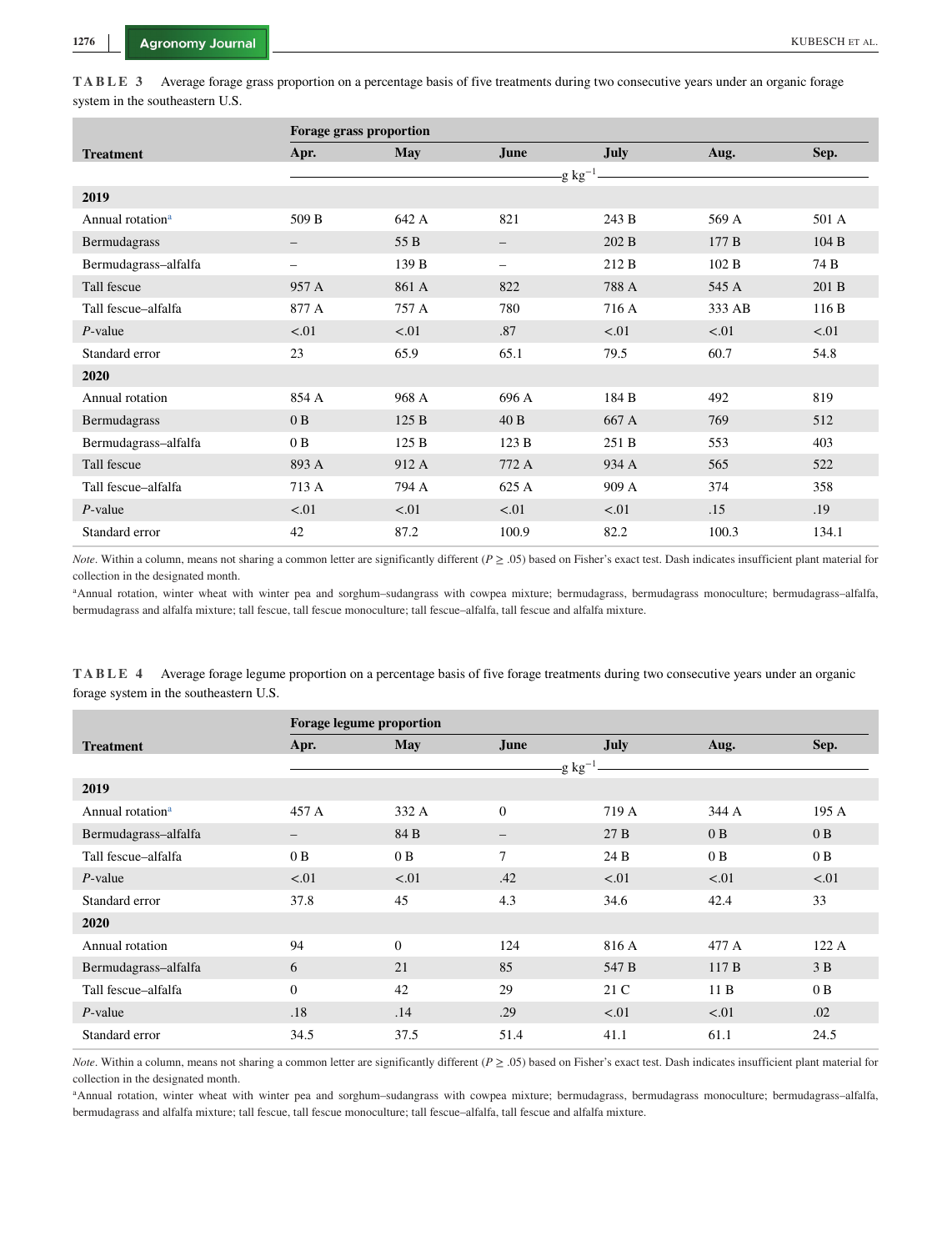<span id="page-8-0"></span>**TABLE 5** Average weed proportion on a percentage basis of five forage treatments during two consecutive years under an organic forage system in the southeastern U.S.

|                              | <b>Weed proportion</b> |       |                 |             |        |       |  |
|------------------------------|------------------------|-------|-----------------|-------------|--------|-------|--|
| <b>Treatment</b>             | Apr.                   | May   | June            | <b>July</b> | Aug.   | Sep.  |  |
|                              |                        |       | -g kg $^{-1}$ . |             |        |       |  |
| 2019                         |                        |       |                 |             |        |       |  |
| Annual rotation <sup>a</sup> | 34 B                   | 25B   | 179             | 39B         | 87 D   | 308 B |  |
| Bermudagrass                 | -                      | 945 A |                 | 798 A       | 823 AB | 896 A |  |
| Bermudagrass-alfalfa         | -                      | 777 A | -               | 762 A       | 898 A  | 927 A |  |
| Tall fescue                  | 44 A                   | 139 B | 178             | 212B        | 455 C  | 800 A |  |
| Tall fescue-alfalfa          | 123A                   | 244 B | 213             | 261 B       | 668 B  | 884 A |  |
| $P$ -value                   | < 01                   | < 01  | .90             | < 01        | < 01   | < 01  |  |
| Standard error               | 60                     | 60    | 60              | 70          | 50     | 50    |  |
| 2020                         |                        |       |                 |             |        |       |  |
| Annual rotation              | 52C                    | 32B   | 181 B           | 0B          | 32 B   | 58    |  |
| Bermudagrass                 | 1,000 A                | 875 A | 960 A           | 333 A       | 231 AB | 488   |  |
| Bermudagrass-alfalfa         | 994 A                  | 755 A | 792 A           | 202 AB      | 330 AB | 594   |  |
| Tall fescue                  | 108 C                  | 88 B  | 228 B           | 66 AB       | 435 AB | 479   |  |
| Tall fescue-alfalfa          | 287 B                  | 164 B | 346 B           | 68 AB       | 615 A  | 643   |  |
| $P$ -value                   | < 01                   | < 01  | < 01            | .03         | .01    | .07   |  |
| Standard error               | 40                     | 100   | 110             | 70          | 100    | 130   |  |

*Note*. Within a column, means not sharing a common letter are significantly different (*P*  $\geq$  .05) based on Fisher's exact test. Dash indicates insufficient plant material for collection in the designated month.

aAnnual rotation, winter wheat with winter pea and sorghum–sudangrass with cowpea mixture; bermudagrass, bermudagrass monoculture; bermudagrass–alfalfa, bermudagrass and alfalfa mixture; tall fescue, tall fescue monoculture; tall fescue–alfalfa, tall fescue and alfalfa mixture.

bermudagrass and bermudagrass–alfalfa treatments were planted.

Interestingly, even though the alfalfa component contributed only nominal amounts of DM to total FM (Table [4\)](#page-7-0), total FM was comparable between tall fescue–alfalfa and bermudagrass–alfalfa mixtures (Tables [1](#page-4-0) and [2\)](#page-6-0). Apparently, relative performance of simple perennial grass–legume mixtures for FM was confounded by weed competition at the start of the growing season, as indicated by weed composition of total FM (Table 5). Bermudagrass and bermudagrass–alfalfa plots were subject to greater weed competition among the treatments (Table 5); however, the bermudagrass component was generally detected in the sward (Table [3\)](#page-7-0).

A study of alternative N fertilization in conventional tall fescue and bermudagrass harvested monthly throughout the growing season produced more FM than the present study (Tables [1](#page-4-0) and [2\)](#page-6-0) (Corbin et al., [2018\)](#page-13-0). The discrepancy between past research and the present study may be due to the different warm- and cool-season legumes used and successfully established, as well as the limited weed competition possible under conventional forage management (Corbin et al., [2018;](#page-13-0) Quinby et al., [2020\)](#page-14-0). Cool-season legume presence extended seasonal FM for the bermudagrass–alfalfa mixtures in previous research (Hendricks et al., [2020;](#page-13-0) Quinby et al., [2020\)](#page-14-0). Quinby et al. [\(2020\)](#page-14-0) suggested a 42-d harvest

frequency for tall fescue–alfalfa mixtures and a 35-d harvest frequency for bermudagrass–alfalfa mixtures under conventional management. A 28- and 35-d harvest frequency are recommended for bermudagrass–alfalfa mixtures in the southeastern United States (Hendricks et al., [2020;](#page-13-0) Thinguldstad et al., [2020\)](#page-14-0). Under the monthly harvest regime in the current study, mixtures were cut 7–10 d earlier than recommended (Quinby et al., [2020\)](#page-14-0). This frequent cutting can reduce alfalfa persistence (Tables [2](#page-6-0) and [3\)](#page-7-0) (Quinby et al., [2020;](#page-14-0) Thinguldstad et al., [2020\)](#page-14-0). Prolonging the frequency of harvests in organically managed forage swards may aid in increasing productivity while reducing weed competition.

Weed species richness of legumes and broadleaf weeds increased over time, as plots gradually became weedier, but broadleaf weed species richness was not significantly correlated with treatment (Table [6\)](#page-9-0). Treatments, rather than years, were associated with higher species richness of weedy grasses (Table [6\)](#page-9-0). Most species considered weeds in this study were desirable forage species (e.g., orchardgrass, white clover [*Trifolium repens* L.], red clover [*Trifolium pratense* L.], and crabgrass [*Digitaria sanguinalis* L.]), whereas the main weed of concern was Spiny pigweed (*Amaranthus spinosus* L.). Orchardgrass and white clover were present across all years. Red clover was present in July 2020, and white clover was the primary species detected in 2020 (data not presented). Weed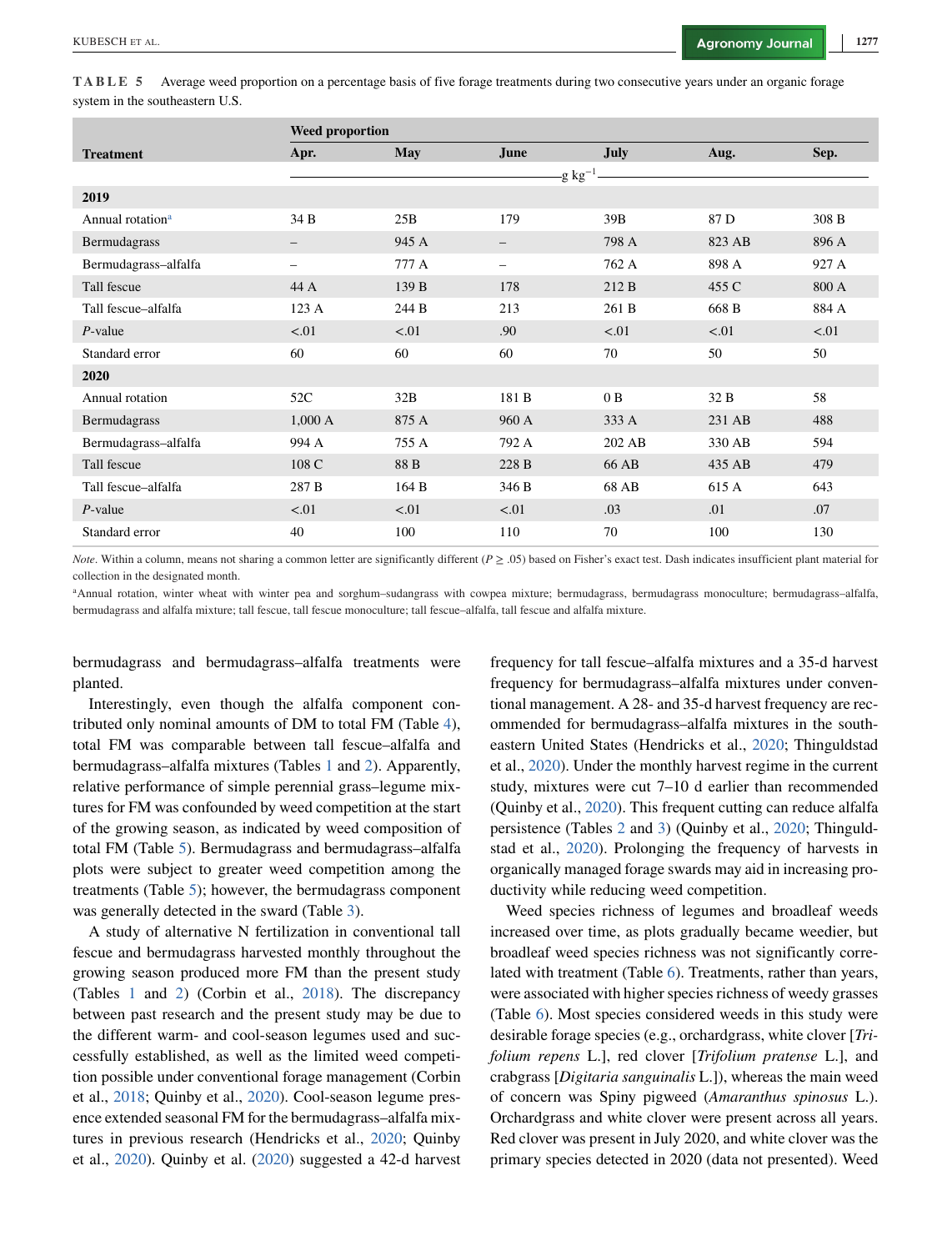<span id="page-9-0"></span>**TABLE 6** Weed species richness associations among grasses, legumes, and broadleaf forbs functional groups within five forage treatments and years by Fisher's exact test under an organic forage system in the southeastern U.S.

|                 | <b>Weed species richness</b> |                            |        |                  |  |  |  |
|-----------------|------------------------------|----------------------------|--------|------------------|--|--|--|
| <b>Response</b> |                              |                            |        |                  |  |  |  |
| association     | <b>Overall</b>               | <b>Grass</b>               | Legume | <b>Broadleaf</b> |  |  |  |
| Treatment       | $P = 06$ $P = 04$            |                            | P < 01 | $P = 20$         |  |  |  |
| Year            |                              | $P < 01$ $P = 19$ $P = 01$ |        | P < 01           |  |  |  |

*Note*. Based on Fisher's exact test  $(P = .05)$ .

population shifts were not as pronounced in the study as were expected based on results from other studies (Rosenfeld et al., [2012;](#page-14-0) Turner, [2012\)](#page-14-0).

Weeds in organic field crops are largely controlled by tillage, defoliation, and prevention (Liebman & Davis, [2009\)](#page-13-0). Dormancy mechanisms allow many weed seeds to persist well beyond the 3-yr transition period (Steinbauer et al., [1955\)](#page-14-0). The annual rotation underwent biannual tillage in addition to planting winter wheat and sorghum–sudangrass, two grass species that are competitive with many weeds (Clark, [2007;](#page-13-0) Odhiambo & Bomke, [2001\)](#page-14-0). In addition, allelopathy may have improved weed control when sorghum–sudangrass was grown (Clark, [2007;](#page-13-0) Scott & Weston, [1991;](#page-14-0) Weston et al., [1998\)](#page-14-0). Tillage controlled weed growth each spring when terminating annual species in the cool-season mixture and before planting the warm-season forage mixture and each fall when terminating the warm-season forage mixture before planting the cool-season forage mixture. Tillage disrupted the developing weed communities, creating conditions that allowed annual crop species to compete with weeds for growth resources.

Monthly harvests of annual and perennial forage treatments from April through September likely increased weed competition by exhausting the root nutrient reserves of these forages. Similar research conducted previously showed that when harvest intervals are longer, weed competition is greatly reduced (Bates & Beeler, [2008;](#page-13-0) Corbin et al., [2018;](#page-13-0) Hendricks et al., [2020;](#page-13-0) Nave et al., [2019;](#page-14-0) Quinby et al., [2020;](#page-14-0) Thinguldstad et al., [2020\)](#page-14-0). Weed competition likely affected alfalfa more than perennial grasses at initial establishment. Alfalfa did not establish quickly and so was unable to compete with actively growing weeds from the seedbank in this study, as indicated by the limited amount of FM contributed by the legume component, except for the bermudagrass–alfalfa mixture in July 2020 (Table [4\)](#page-7-0). Additionally, leaf rust (*Uromyces striatus* J. Schröt) was detected in alfalfa plots in summer 2020, likely a consequence of the warm, wet summer, reducing the ability of diseased alfalfa plants to compete with weeds. A strategy to improve the ability of alfalfa to compete with weeds might be to use warm-season annual grasses, such as sorghum– sudangrass, as a smother crop during the summer before fallplanting alfalfa (Forney et al., [1985\)](#page-13-0).

#### **3.4 Nutritive value**

### **3.4.1 Crude protein**

Crude protein concentration differed among treatments for all months except June in 2019 (Table [7\)](#page-10-0). That year, CP of forage produced by the annual rotation treatment was comparable or higher than CP of forage produced by the perennial treatments, except in August. The CP concentrations were higher in forage produced by tall fescue and the tall fescue–alfalfa mixture than in forage produced by the annual rotation treatments that month, corresponding to a higher proportion of FM consisting of legume and weed DM in both tall fescue treat-ments than in the annual rotation treatment (Tables [4](#page-7-0) and [5\)](#page-8-0). Forage produced by bermudagrass and bermudagrass–alfalfa treatments consistently had low CP concentrations (Table [7\)](#page-10-0), reflecting the relative low proportion of legume DM in the FM produced by the mixture in 2019 (Table [4\)](#page-7-0).

Similarly, CP concentration differed among treatments in 2020, except in April (Table [7\)](#page-10-0). From May to July, forage produced by the annual rotation was consistently higher in CP than the tall fescue and tall fescue–alfalfa mixture, while CP concentration was inconsistent in bermudagrass and bermudagrass–alfalfa forage (Table [7\)](#page-10-0). By the end of the growing season (August to September), tall fescue and tall fescue–alfalfa produced forage with greater CP concentration than the annual rotation. Although the addition of cowpea to sorghum–sudangrass stands increased CP concentration in previous research (Nave et al., [2019\)](#page-14-0), the cowpea proportion in the annual rotation was reduced by the end of the growing season in the present study, thereby reducing CP concentration. In addition, the presence of weed legumes (e.g., white clover, data not presented) in tall fescue and tall fescue mixed plots likely increased CP concentration of forage produced by those treatments during the summer (Tables [5](#page-8-0) and 6).

Weed presence improved forage CP concentration for the bermudagrass and bermudagrass–alfalfa treatments in months when these species were not actively growing (Tables [5](#page-8-0) and [7\)](#page-10-0). Some of the common weeds that were present [e.g., crabgrass (*Digitaria sanguinalis* L.) and white clover; data not presented], have greater forage CP concentrations than bermudagrass (Ball et al., [2015\)](#page-13-0). The high weed proportion increased CP concentration of forage produced by the bermudagrass monoculture even outside of the bermudagrass growing season (September– May).

## **3.4.2 Amylase neutral detergent fiber**

The concentration of aNDF differed among treatments for all months except in July 2019 (Table [8\)](#page-11-0). The tall fescue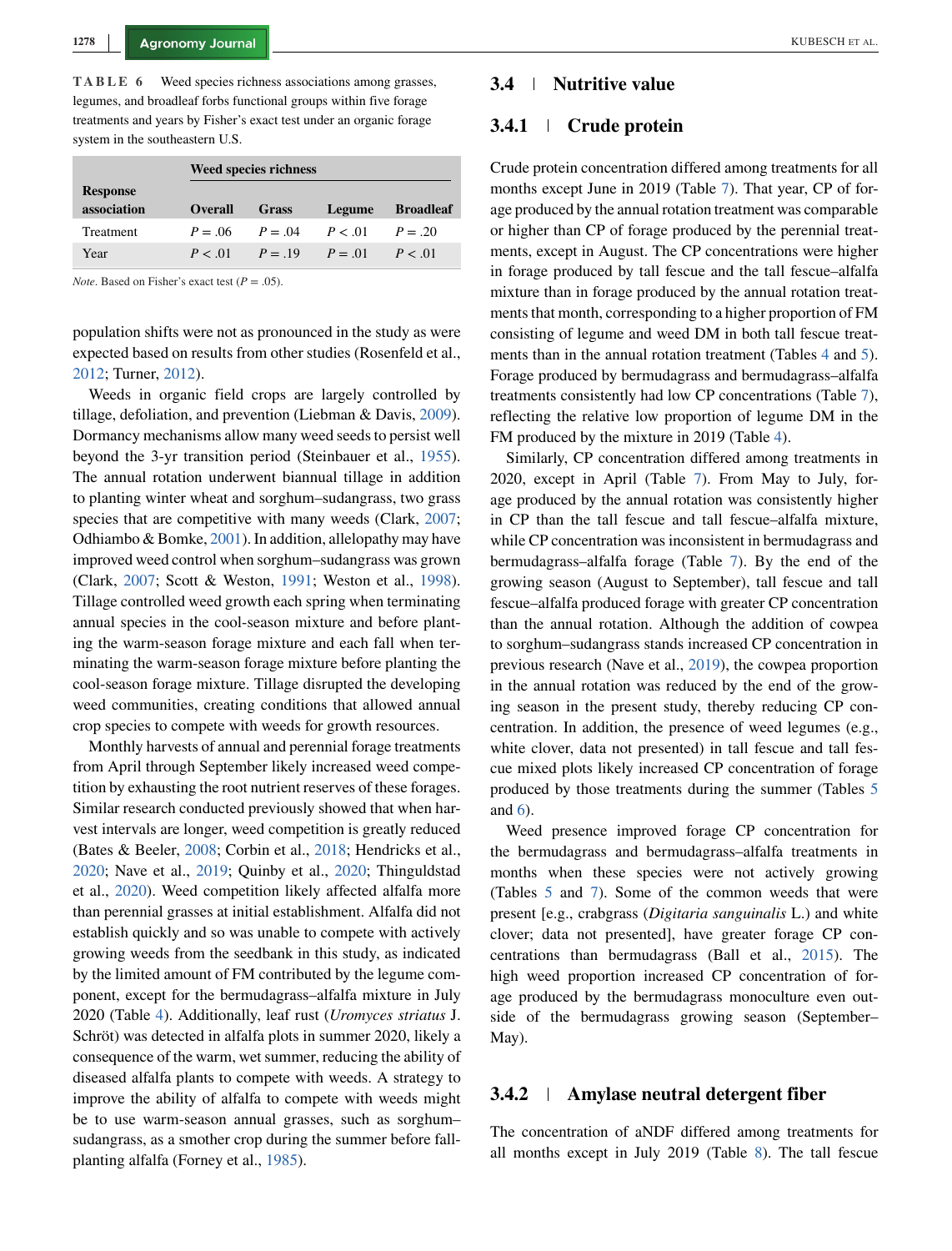<span id="page-10-0"></span>

|                   | TABLE 7 Whole-sward crude protein (CP) of five forage treatments during two consecutive years under an organic forage system in the |  |  |
|-------------------|-------------------------------------------------------------------------------------------------------------------------------------|--|--|
| southeastern U.S. |                                                                                                                                     |  |  |

|                              | $\bf CP$                 |            |                     |             |        |         |
|------------------------------|--------------------------|------------|---------------------|-------------|--------|---------|
| <b>Treatment</b>             | Apr.                     | <b>May</b> | June                | <b>July</b> | Aug.   | Sep.    |
|                              |                          |            | -g $\text{kg}^{-1}$ |             |        |         |
| 2019                         |                          |            |                     |             |        |         |
| Annual rotation <sup>a</sup> | 190 A                    | 182 A      | 158                 | 217 A       | 108B   | 145A    |
| Bermudagrass                 | —                        | 148 B      | -                   | 155B        | 77 C   | 106B    |
| Bermudagrass-alfalfa         | $\overline{\phantom{0}}$ | 158 AB     | -                   | 182 AB      | 86 C   | 110 B   |
| Tall fescue                  | 152 B                    | 134 B      | 158                 | 166 B       | 131 A  | 142 A   |
| Tall fescue-alfalfa          | 146 B                    | 134 B      | 161                 | 172 AB      | 125A   | 134 AB  |
| $P$ -value                   | < .01                    | < 0.01     | .47                 | .01         | < 01   | < 01    |
| Standard error               | 6.3                      | 7.3        | 3.6                 | 10.8        | 3.9    | 6.7     |
| 2020                         |                          |            |                     |             |        |         |
| Annual rotation              | 165                      | 159 A      | 193 A               | 258.3 A     | 107 C  | 144 C   |
| Bermudagrass                 | 178                      | 149 AB     | 169 B               | 171 C       | 154 AB | 152 ABC |
| Bermudagrass-alfalfa         | 173                      | 152 AB     | 189 A               | 212 B       | 138 B  | 147 BC  |
| Tall fescue                  | 196                      | 139 B      | 170 B               | 165 C       | 170A   | 166 AB  |
| Tall fescue-alfalfa          | 177                      | 140 B      | 171 B               | 175 C       | 169 A  | 169 A   |
| $P$ -value                   | .20                      | .01        | .02                 | < 01        | < 01   | < 01    |
| Standard error               | 8.7                      | 3.4        | 5.5                 | 4.8         | 4.5    | 4.5     |

*Note*. Within a column, means not sharing a common letter are significantly different (*P*  $\geq$  .05) based on Fisher's exact test. Dash indicates insufficient plant material for collection in the designated month.

<sup>a</sup>Annual rotation, winter wheat with winter pea and sorghum–sudangrass with cowpea mixture; bermudagrass, bermudagrass monoculture; bermudagrass–alfalfa, bermudagrass and alfalfa mixture; tall fescue, tall fescue monoculture; tall fescue–alfalfa, tall fescue and alfalfa mixture.

monoculture produced forage with greater aNDF concentration than all other treatments in April and May, except for the tall fescue–alfalfa mixture in May. The bermudagrass monoculture and mixture were starting active growth in July, and the annual rotation had a greater proportion of legume compared with both tall fescue treatments (Table [4\)](#page-7-0). The annual rotation produced forage with the greatest aNDF concentration in June (Table [8\)](#page-11-0), likely due to the transition from the cool- to warm-season species and also to the absence of legumes and increased weed proportion during this period (Tables [4](#page-7-0) and [5\)](#page-8-0). The lack of differences in July between treatments could be explained by establishment challenges of the bermudagrass and bermudagrass–alfalfa mixture along with the new active growth of the warm-season annuals and the summer dormancy of tall fescue treatments (Table [8\)](#page-11-0). The bermudagrass monoculture was more fibrous than the coolseason perennial treatments in August (Table [8\)](#page-11-0), likely due to the increased maturity of bermudagrass. These differences were minimized by September when only bermudagrass– alfalfa produced forage with greater aNDF concentration than the tall fescue–alfalfa mixture. The lack of differences in forage aNDF concentration is likely to occur in early fall, because cool-season species are growing more actively in mild temperatures during this period, thereby increasing their nutritive value. During the same period, the similarity among the

annual rotation, bermudagrass–alfalfa mixture, and tall fescue monoculture was due to the decline of the alfalfa presence in both grass–alfalfa mixtures. The grass species dominated the mixtures and largely determined forage aNDF concentration.

Amylase neutral detergent fiber concentration differed among treatments from April to July 2020 (Table [8\)](#page-11-0). The annual rotation produced forage with greater aNDF concentration than all other treatments in April, largely due to the advanced maturity of the cool-season annual species compared with the new active growth of cool-season perennial species. The tall fescue and tall fescue–alfalfa mixture produced forage with greater aNDF concentration than bermudagrass and bermudagrass–alfalfa from May to July, which is expected based on the physiological maturity of cool- and warm-season species. In July, the annual rotation and the bermudagrass–alfalfa mixture produced forage with the lowest aNDF concentration among treatments. Stringer et al. [\(1996\)](#page-14-0) observed slight differences in fiber concentration of bermudagrass and bermudagrass– alfalfa mixtures, which is similar to findings from this study. No differences in aNDF forage concentrations were observed by the end of the growing season (August– September), likely due to the advanced maturity of all species.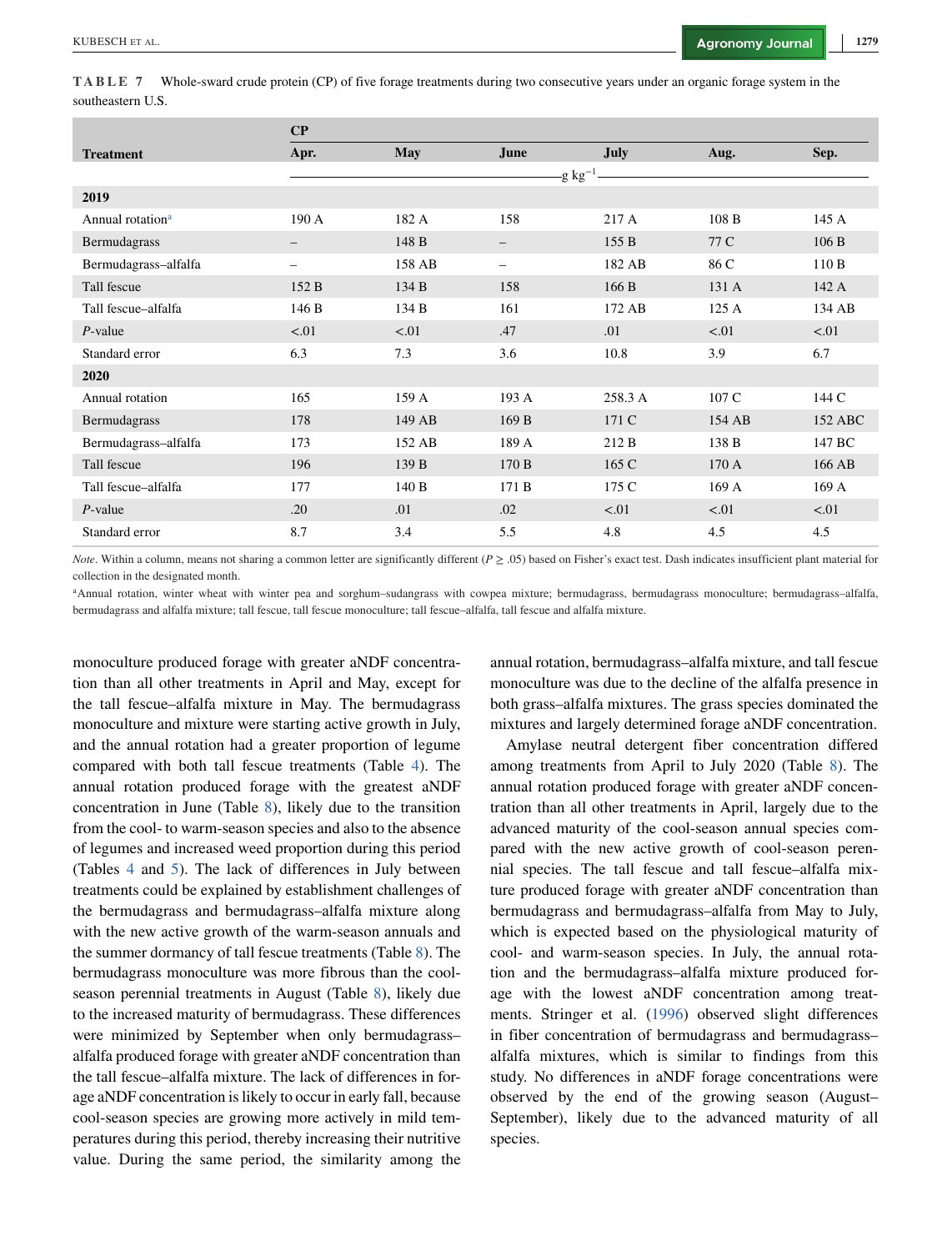<span id="page-11-0"></span>**TABLE 9** Whole-sward in-vitro dry matter digestibility (IVDMD48) of five forage treatments during two consecutive years under an organic forage system in the southeastern U.S.

|                              | <b>IVDMD48</b>    |            |                |        |       |        |
|------------------------------|-------------------|------------|----------------|--------|-------|--------|
| <b>Treatment</b>             | Apr.              | <b>May</b> | June           | July   | Aug.  | Sep.   |
|                              |                   |            | -g $kg^{-1}$ . |        |       |        |
| 2019                         |                   |            |                |        |       |        |
| Annual rotation <sup>a</sup> | 808               | 740 A      | 738 C          | 853 A  | 741 A | 722 A  |
| Bermudagrass                 | $\qquad \qquad -$ | 646 C      |                | 733 AB | 629 C | 630 B  |
| Bermudagrass-Alfalfa         | -                 | 645 C      | -              | 799 AB | 649 C | 627 B  |
| Tall fescue                  | 773               | 689 B      | 769 B          | 714 B  | 708 B | 685 A  |
| Tall fescue-Alfalfa          | 771               | 671 BC     | 794 A          | 745 AB | 699 B | 687 A  |
| $P$ -value                   | .09               | < 01       | < .01          | .02    | < 01  | < 01   |
| Standard error               | 14.6              | 6.7        | 11.4           | 27.5   | 7     | 11.9   |
| 2020                         |                   |            |                |        |       |        |
| Annual rotation              | 820               | 855 A      | 809            | 877 A  | 759 A | 777 A  |
| Bermudagrass                 | 844               | 782 B      | 783            | 742 C  | 693 B | 693 C  |
| Bermudagrass-Alfalfa         | 835               | 806 AB     | 800            | 796 B  | 708 B | 698 C  |
| Tall fescue                  | 874               | 805 AB     | 803            | 753 C  | 745 A | 747 B  |
| Tall fescue-Alfalfa          | 842               | 810 AB     | 800            | 765 BC | 742 A | 735 B  |
| $P$ -value                   | .07               | .01        | .17            | < 01   | < 01  | < 0.01 |
| Standard error               | 11.8              | 11.4       | 7.9            | 9.2    | 7.2   | 5.8    |

*Note*. Within a column, means not sharing a common letter are significantly different (*P*  $\geq$  .05) based on Fisher's exact test. Dash indicates insufficient plant material for collection in the designated month.

<sup>a</sup>Annual rotation, winter wheat with winter pea and sorghum-sudangrass with cowpea mixture; bermudagrass, bermudagrass monoculture; bermudagrass-alfalfa, bermudagrass and alfalfa mixture; tall fescue, tall fescue monoculture; tall fescue–alfalfa, tall fescue and alfalfa mixture.

**TABLE 8** Whole-sward amylase-treated neutral detergent fiber (aNDF) of five forage treatments during two consecutive years under an organic forage system in the southeastern U.S.

|                      | aNDF   |            |                |       |         |        |
|----------------------|--------|------------|----------------|-------|---------|--------|
| <b>Treatment</b>     | Apr.   | <b>May</b> | June           | July  | Aug.    | Sep.   |
|                      |        |            | -g $kg^{-1}$ . |       |         |        |
| 2019                 |        |            |                |       |         |        |
| Annual rotation      | 491 B  | 574 B      | 602 A          | 448   | 632 ABC | 556 AB |
| Bermudagrass         | -      | 510 B      |                | 553   | 664 A   | 610 AB |
| Bermudagrass-alfalfa | -      | 536 B      |                | 512   | 658 AB  | 612 A  |
| Tall fescue          | 533 A  | 664 A      | 563 B          | 581   | 613 BC  | 574 AB |
| Tall fescue-alfalfa  | 502 B  | 675 A      | 540 C          | 592   | 593 C   | 553 B  |
| $P$ -value           | .02    | < 01       | < 01           | .12   | < 01    | .01    |
| Standard error       | 8.5    | 18.6       | 7.5            | 38.8  | 11.9    | 12.8   |
| 2020                 |        |            |                |       |         |        |
| Annual rotation      | 555 A  | 459 AB     | 507 A          | 395 C | 622     | 633    |
| Bermudagrass         | 409 BC | 409 B      | 421 B          | 504 B | 578     | 624    |
| Bermudagrass-alfalfa | 390 C  | 419 B      | 421 B          | 445 C | 571     | 633    |
| Tall fescue          | 466 B  | 523 A      | 527 A          | 594 A | 600     | 614    |
| Tall fescue-alfalfa  | 452 BC | 522 A      | 526 A          | 572 A | 590     | 616    |
| $P$ -value           | < 01   | < 01       | < 01           | < 01  | .09     | .15    |
| Standard error       | 13.8   | 15.1       | 8.8            | 13.7  | 12.5    | 6.3    |

*Note*. Within a column, means not sharing a common letter are significantly different (*P*  $\geq$  .05) based on Fisher's exact test. Dash indicates insufficient plant material for collection in the designated month.

aAnnual rotation, winter wheat with winter pea and sorghum-sudangrass with cowpea mixture; bermudagrass, bermudagrass monoculture; bermudagrass-alfalfa, bermudagrass and alfalfa mixture; tall fescue, tall fescue monoculture; tall fescue–alfalfa, tall fescue and alfalfa mixture.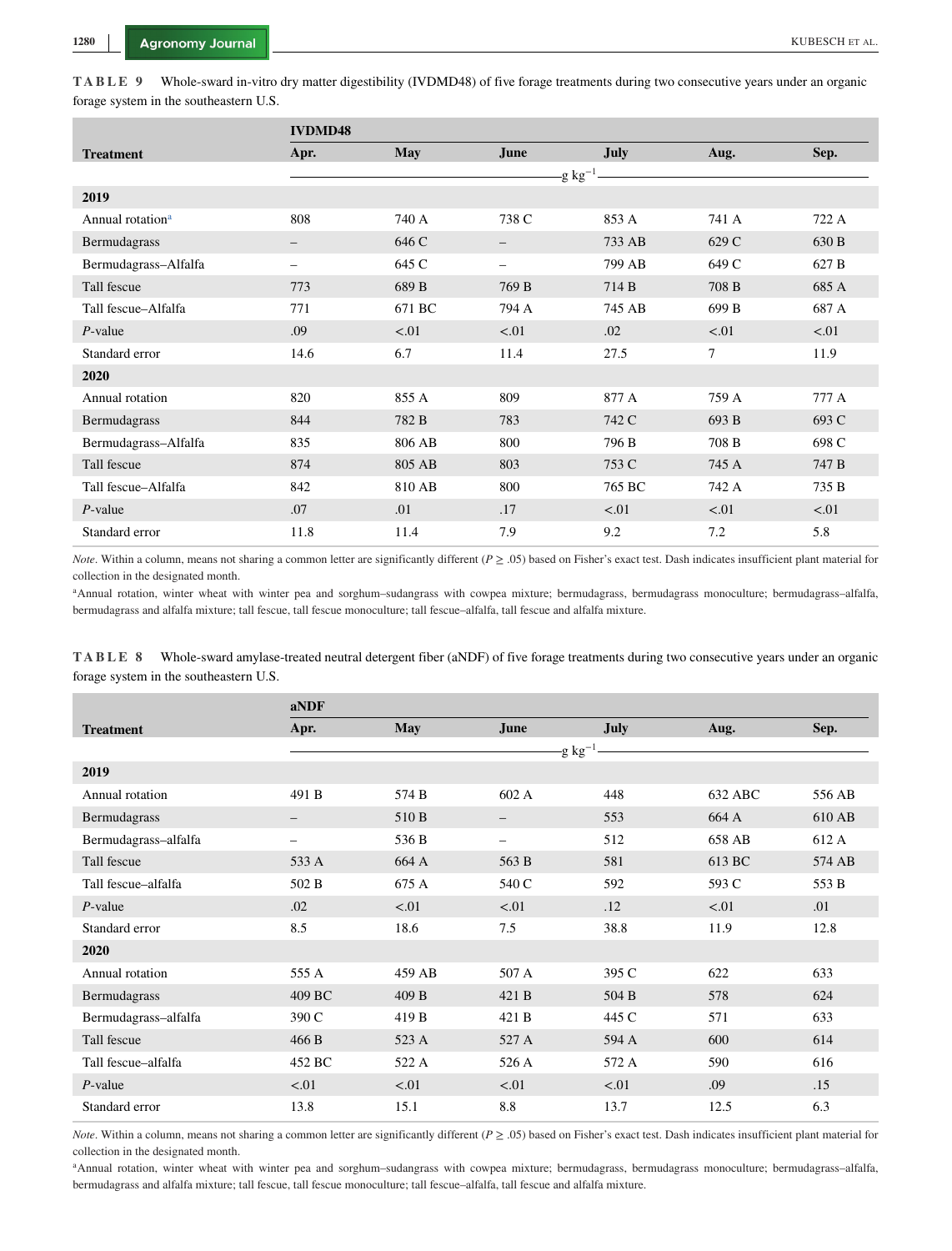## **3.4.3 Digestibility**

In 2019, in vitro digestibility differed among treatments except in April (Table [9\)](#page-11-0). Forage produced by the annual rotation was more digestible than all other treatments in May, when a third of the sward was composed of Austrian winter pea (Table [4\)](#page-7-0). Forage digestibility was lowest for the annual rotation in June (Table [9\)](#page-11-0), during the transition from coolto warm-season species. The tall fescue–alfalfa mixture produced more digestible forage than the annual rotation during that same month. In contrast, for the remaining summer months (July and August), tall fescue forage in monoculture plots had lower digestibility than the annual rotation. By the end of the growing season, digestibility of forages in the annual rotation remained high, although in September it did not differ from the tall fescue treatments, likely due to the beginning of tall fescue fall regrowth.

Digestibility of forages differed among treatments in 2020, except in April and June (Table [9\)](#page-11-0). For the annual rotation treatment, forage digestibility during the summer months ranged from 759 to 877 g  $kg^{-1}$ , which is consistent with data from a similar study on sorghum–sudangrass and cowpea mixtures (Table [9\)](#page-11-0) (Nave et al., [2019\)](#page-14-0). Similar to 2019 results, forage digestibility of the annual rotation remained high in September, likely due to a higher legume proportion and lower weed proportion (Tables [4](#page-7-0) and [5\)](#page-8-0). Conversely, the warm-season perennial treatments generally produced the least digestible forage throughout most of the growing season. Bermudagrass–alfalfa mixed stands generally produce forage with adequate nutritive value to support lactating beef cows (NRC, [2017\)](#page-14-0), although these values are correlated to high percentages of alfalfa in the stand (Hendricks et al., [2020\)](#page-13-0). In our study, the proportion of alfalfa in the mixture generally was below that reported in previous research (Hendricks et al., [2020;](#page-13-0) Quinby et al., [2021\)](#page-14-0), contributing to the reduced nutritive value of the mixture. Forage digestibility of bermudagrass monoculture was consistently lower than the annual rotation, while differences among all perennial treatments were variable and inconsistent.

# **4 CONCLUSION**

The development of a transitional organic forage program requires evaluation of different species that are adapted to the region. There are many considerations to be made before selecting species, including decisions on weed management, FM, and nutritive value, as well as harvesting schedules. Weed competition in transitioning swards to organic management is an important concern. Weed species richness in the seedbank can remain high, and frequent weed composition monitoring is needed because some weeds can positively influence the FM and nutritive value of the sward. Organic forage selection could include common, nontoxic weeds that are acceptable in forage production systems such as white and red clover as well as crabgrass.

Forage mass was higher in the annual rotation of winter wheat and Austrian winter pea followed by sorghum– sudangrass and cowpea than warm-season perennial treatments. Overall nutritive value was higher in the annual rotation than perennial warm-season treatments, along with tall fescue and tall fescue–alfalfa for most of the growing season, while bermudagrass treatments showed lower overall nutritive value. These results may have differed if alfalfa had successfully established at the beginning of the study.

The long-term sustainability of an organic forage system over time will likely favor a perennial sod mixture such as tall fescue–alfalfa to prevent erosion, while the annual rotation may be useful during the transition period to help reduce weed pressure before transitioning to a long-term perennial forage system. Future studies might consider using a harvest schedule similar to commercial haying operations rather than harvesting monthly. Further grazing evaluation is also needed to determine whether the forage–livestock interaction inflates or decreases the yield penalty of organic forages systems relative to conventional practices.

#### **ACKNOWLEDGMENTS**

The authors thank Kevin Thompson and Joe David Plunk at the University of Tennessee Middle Tennessee AgResearch and Education Center for their support and collaboration in this project.

#### **AUTHOR CONTRIBUTIONS**

Jonathan O. C. Kubesch: Data curation; Formal analysis; Investigation; Validation; Writing – original draft; Writing – review & editing. Renata L. G. Nave: Conceptualization; Data curation; Funding acquisition; Methodology; Project administration; Resources; Supervision; Writing – original draft; Writing – review & editing. Song Cui: Conceptualization; Funding acquisition; Investigation; Project administration; Resources. Gary E. Bates: Methodology; Visualization. David M. Butler: Methodology; Visualization. Vince Pantalone: Formal analysis; Validation; Visualization.

## **CONFLICT OF INTEREST**

The authors declare no conflict of interest.

#### **ORCID**

Jonathan O. C. Kubesch<sup>O</sup> [https://orcid.org/0000-0002-](https://orcid.org/0000-0002-9306-4518) [9306-4518](https://orcid.org/0000-0002-9306-4518)

*Renata L. G. Nave* <https://orcid.org/0000-0002-6872-8079> *David M. Butler* **D** <https://orcid.org/0000-0002-5897-1382>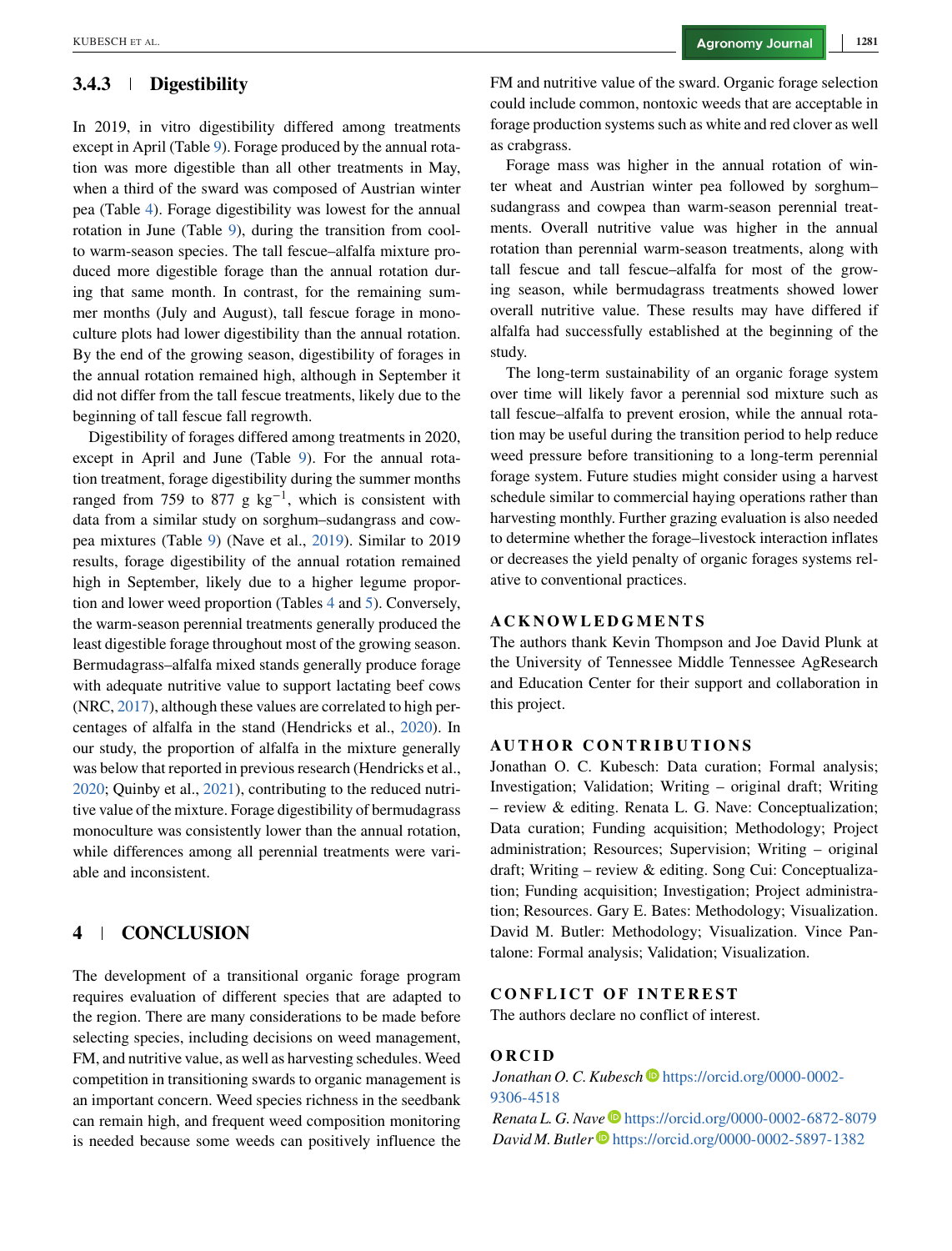#### <span id="page-13-0"></span>**REFERENCES**

- Ball, D. M., Hoveland, C. S., & Lacefield, G. D. (2015). *Southern forages* (5th ed.). International Plant Nutrition Institute (IPNI).
- Bates, G. E., & Beeler, J. (2008). *2008 Cool season annual variety trial report*. University of Tennessee Institute of Agriculture. [https://utbeef.tennessee.edu/wp-content/uploads/sites/127/2020/11/](https://utbeef.tennessee.edu/wp-content/uploads/sites/127/2020/11/2008-Cool-Season-Annual-Grass-Variety-Trial-Report.pdf) [2008-Cool-Season-Annual-Grass-Variety-Trial-Report.pdf](https://utbeef.tennessee.edu/wp-content/uploads/sites/127/2020/11/2008-Cool-Season-Annual-Grass-Variety-Trial-Report.pdf)
- Belesky, D. P., Fedders, J. M., Ruckle, J. M., & Turner, K. E. (2002). Bermudagrass–white clover–bluegrass sward production and botanical dynamics. *Agronomy Journal*, *94*, 575–584. [https://doi.org/10.](https://doi.org/10.2134/agronj2002.5750) [2134/agronj2002.5750](https://doi.org/10.2134/agronj2002.5750)
- Berdahl, J. D., Karn, J. F., & Hendrickson, J. R. (2001). Dry matter yield of cool-season grass monocultures and grass-alfalfa binary mixtures. *Agronomy Journal*, *93*, 463–467. [https://doi.org/10.2134/agronj2001.](https://doi.org/10.2134/agronj2001.932463x) [932463x](https://doi.org/10.2134/agronj2001.932463x)
- Brainard, D. C., Bellinder, R. R., & Kumar, V. (2011). Grass–legume mixtures and soil fertility affect cover crop performance and weed seed production. *Weed Technology*, *25*(3), 473–479. [https://doi.org/](https://doi.org/10.1614/WT-D-10-00134.1) [10.1614/WT-D-10-00134.1](https://doi.org/10.1614/WT-D-10-00134.1)
- Brandao, M., Schmutz, U., & Firth, U. (2012). Farm economics and business planning. In G. Davies & M. Lennartsson (Eds.), *Organic vegetable production: A complete guide* (pp. 208–225). The Crowood Press.
- Bryson, C. T., & DeFelice, M. S. (Eds.). (2009). *Weeds of the South*. University of Georgia Press.
- Buckner, R. C., Powell, J. B., & Frakes, R. V. (1979). Frakes historical development. In R. C. Buckner & L. P. Bush (Eds.), *Tall fescue* (pp. 1–8). ASA, CSSA, and SSSA.
- Chapin, F. S. III, Matson, P. A., & Vitousek, P. M. (Eds). (2011). *Principles of terrestrial ecosystem ecology* (2nd ed.). Springer.
- Clark, A. (Ed.). (2007). *Managing cover crops profitably* (3rd ed.). Sustainable Agriculture Network.
- Cooperband, L. (Ed.). (2002). *The art and science of composting: A resource for farmers and compost producers*. Center for Integrated Agricultural Systems.
- Corbin, M. D., Nave, R. L. G., Bates, G. E., Butler, D. M., & Hawkins, S. A. (2018). Alternatives to conventional nitrogen fertilization on tall fescue and bermudagrass. *Agronomy Journal*, *111*, 275–286. [https:](https://doi.org/10.2134/agronj2018.03.0190) [//doi.org/10.2134/agronj2018.03.0190](https://doi.org/10.2134/agronj2018.03.0190)
- Creel, R. J., & Fribourg, H. A. (1981). Interactions between forage sorghum cultivars and defoliation managements. *Agronomy Journal*, *73*(1), 463–469. [https://doi.org/10.2134/agronj1981.](https://doi.org/10.2134/agronj1981.00021962007300030018x) [00021962007300030018x](https://doi.org/10.2134/agronj1981.00021962007300030018x)
- Crowder, D. W., & Reganold, J. P. (2015). Financial competitiveness of organic agriculture on a global scale. *Proceedings of the National Academy of Sciences*, *112*(24), 7611–7616 [https://doi.org/10.1073/](https://doi.org/10.1073/pnas.1423674112) [pnas.1423674112](https://doi.org/10.1073/pnas.1423674112)
- Davies, G., Sumption, P., Harlock, S., & Nunis, T. (2012). Crops, seeds, and varieties. In G. Davies & M. Lennartsson (Eds.), *Organic vegetable production: A complete guide* (pp. 35–66). The Crowood Press.
- Delate, K. (2009). Organic grains, oilseeds, and other specialty crops. In C. Francis (Ed.), *Organic farming: The ecological system* (pp. 113– 136). ASA, CSSA, and SSSA.
- Delate, K., & Cambardella, C. A. (2004). Agroecosystem performance during transition to certified organic grain production. *Agronomy Journal*, *96*, 1288–1298. <https://doi.org/10.2134/agronj2004.1288>
- Forney, D. R., Foy, C. L., & Wolf, D. D. (1985). Weed suppression in no-till alfalfa (*Medicago sativa*) by prior cropping of summer-annual forage grasses. *Weed Science*, *33*, 490–497. [https://doi.org/10.1017/](https://doi.org/10.1017/S0043174500082710) [S0043174500082710](https://doi.org/10.1017/S0043174500082710)
- Garcia, S. C., Fulkerson, W. J., & Brookes, S. U. (2008). Dry matter production, nutritive value, and efficiency of nutrient utilization of a complementary forage rotation compared with a grass pasture system. *Grass and Forage Science*, *63*(3), 284–300. [https://doi.org/10.1111/j.](https://doi.org/10.1111/j.1365-2494.2008.00636.x) [1365-2494.2008.00636.x](https://doi.org/10.1111/j.1365-2494.2008.00636.x)
- Gelley, C., Nave, R. L. G., & Bates, G. (2016). Forage nutritive value and herbage mass relationship of four warm-season grasses. *Agronomy Journal*, *108*, 1603–1613. [https://doi.org/10.2134/agronj2016.](https://doi.org/10.2134/agronj2016.01.0018) [01.0018](https://doi.org/10.2134/agronj2016.01.0018)
- Gelley, C. H., Nave, R. L. G., & Bates, G. E. (2017). Influence of height-based management on forage nutritive value of four warmseason forage grasses. *Crop, Forage & Turfgrass Management*, *3*, 1–9. <https://doi.org/10.2134/cftm2016.10.0067>
- Hendricks, T. J., Tucker, J. J., Hancock, D. W., Mullenix, M. K., Baxter, L. L., Stewart, R. L., Segers, J. R., & Bernard, J. K. (2020). Forage accumulation and nutritive value of bermudagrass and alfalfa–bermudagrass mixtures when harvested for baleage. *Crop Science*, *60*, 2792–2801. [https://doi.org/10.1002/csc2.202](https://doi.org/10.1002/csc2.20222) [22](https://doi.org/10.1002/csc2.20222)
- Inwood, S. E. E., Bates, G. E., & Butler, D. M. (2015). Forage performance and soil quality in forage systems under organic management in the southeastern United States. *Agronomy Journal*, *107*(5), 1641– 1652. <https://doi.org/10.2134/agronj14.0472>
- Kniss, A. R., Savage, S. D., & Jabbour, R. (2016). Commercial crops yields reveal strengths and weaknesses for organic agriculture in the United States. *Plos One*, *11*(8), e0161673. [https://doi.org/10.1371/](https://doi.org/10.1371/journal.pone.0161673E) [journal.pone.0161673E](https://doi.org/10.1371/journal.pone.0161673E)
- Kottek, M., Grieser, J., Beck, C., Rudolf, B., & Rubel, F. (2006). World map of the Köppen-Geiger climate classification updated. *Meteorologische Zeitschrift*, *15*(3), 259–263. [https://doi.org/10.1127/0941-](https://doi.org/10.1127/0941-2948/2006/0130) [2948/2006/0130](https://doi.org/10.1127/0941-2948/2006/0130)
- Kristiansen, P., & Merfield, C. (2006). Overview of organic agriculture. In P. Kristiansen, A. Taji, & J. Reganold (Eds.), *Organic agriculture: A global perspective* (1st ed., pp. 1–23). CSIRO Publishing.
- Lammerts van Bueren, E. T., & Verhoog, H. (2006). Organic plant breeding and seed production: Ecological and ethical aspects. In P. Kristiansen, A. Taji, & J. Reganold (Eds.), *Organic agriculture: A global perspective* (1st ed., pp. 123–137). CSIRO Publishing.
- Ledgard, S. F., & Steele, K. W. (1992). Biological nitrogen fixation in mixed legume/grass pastures. *Plant and Soil*, *141*, 137–153. [https://](https://doi.org/10.1007/BF00011314) [doi.org/10.1007/BF00011314](https://doi.org/10.1007/BF00011314)
- Liebman, M., & Davis, A. S. (2009). Managing weeds in organic farming systems: An ecological approach. In C. Francis (Ed.), *Organic farming: The ecological system* (pp. 173–195). ASA, CSSA, and SSSA.
- Magdoff, F., & Van Es, H. (2009). *Building soils for better crops: Sustainable soil management*. Sustainable Agriculture Research and Education.
- McDonald, J. H. (2014). *Handbook of biological statistics* (3rd ed.). Sparky House Publishing.
- Mitchell, R. L., Mclaren, J. B., & Fribourg, H. A. (1986). Forage growth, consumption, and performance of steers grazing bermudagrass and fescue mixtures. *Agronomy Journal*, *78*(1), 675– 680. [https://doi.org/10.2134/agronj1986.0002196200780004002](https://doi.org/10.2134/agronj1986.00021962007800040024x) [4x](https://doi.org/10.2134/agronj1986.00021962007800040024x)
- Mohler, C. L. and Johnson, S. L. (Eds.). (2009). *Crop rotation on organic farms: A planning manual* (pp. 91–94). Natural Resource, Agriculture, and Engineering Service.
- Murray, I., & Cowe, I. (2004). Sample preparation. In C. A. Roberts et al. (Eds.), *Near infrared spectroscopy in agriculture* (pp. 75–115). ASA, CSSA, and SSSA.